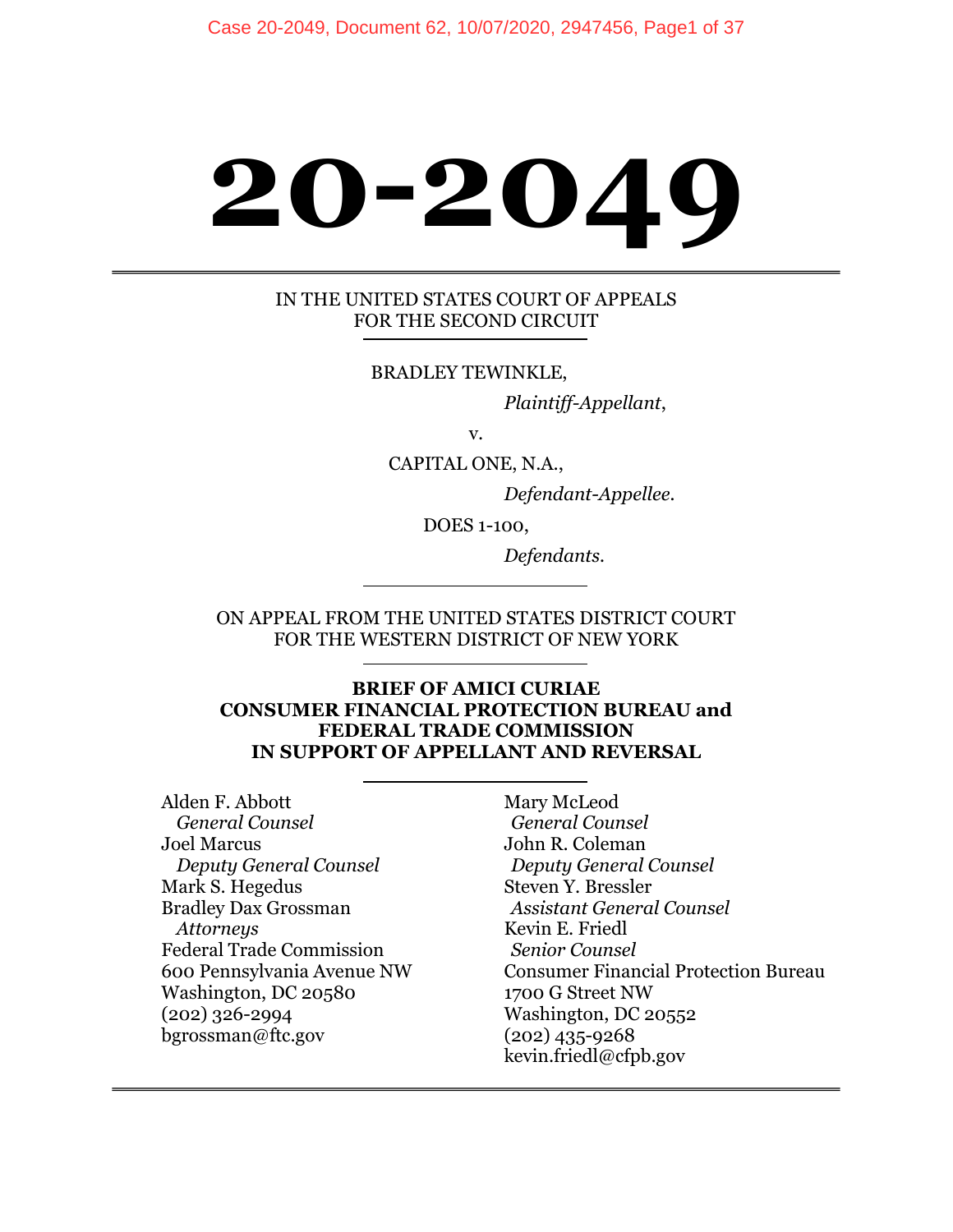# **TABLE OF CONTENTS**

| A.                                                                     |
|------------------------------------------------------------------------|
| <b>B.</b>                                                              |
|                                                                        |
|                                                                        |
| <b>ECOA AND REGULATION B PROTECT THOSE SEEKING CREDIT</b>              |
| ECOA's Protections Against Credit Discrimination Do Not<br>A.          |
| <b>B.</b>                                                              |
| 1. Regulation B expressly defines "applicant" to include               |
| 2. Regulation B is a reasonable implementation of ECOA                 |
| C. The District Court Erred in Its Analysis of the Term "Applicant" 25 |
|                                                                        |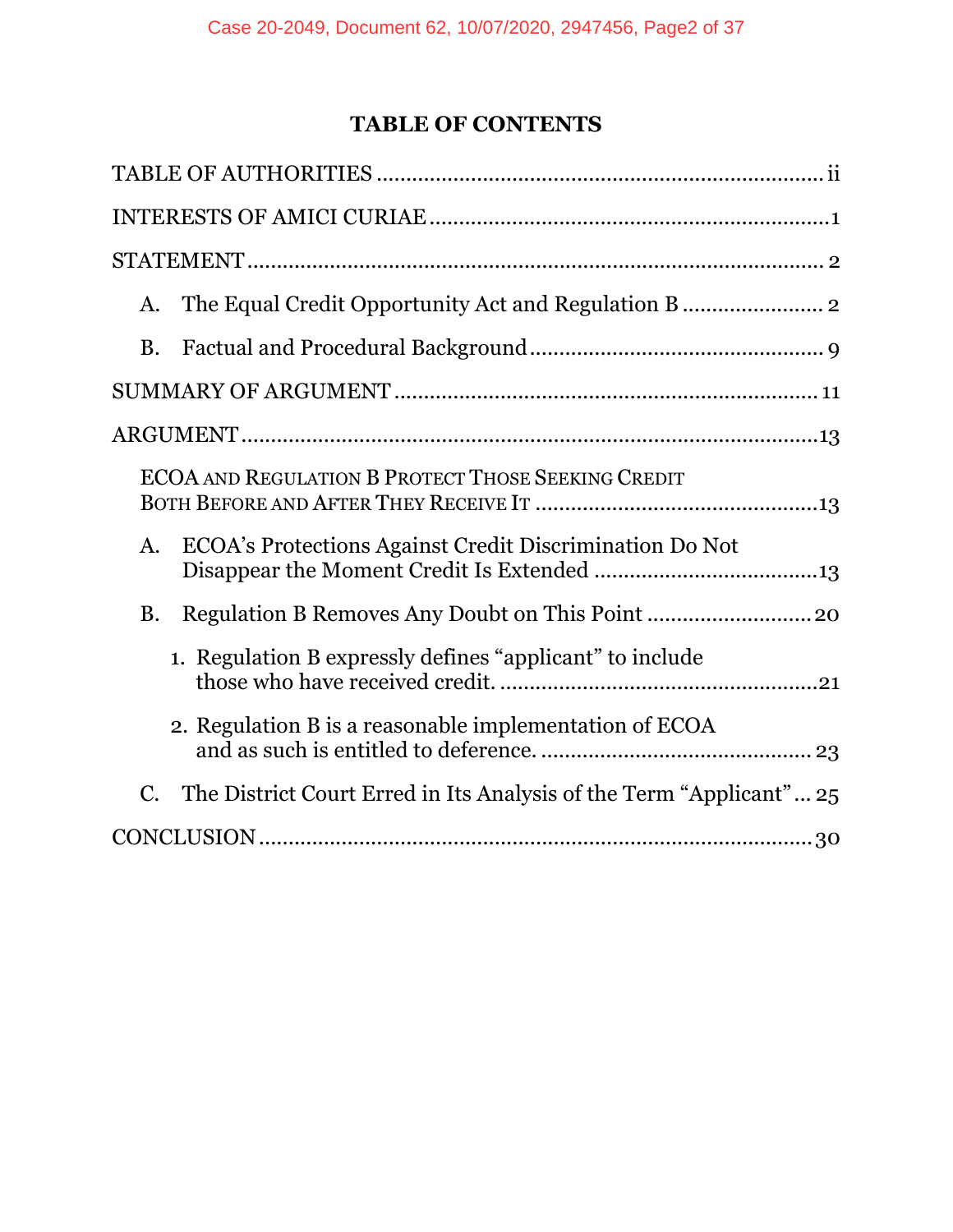# **TABLE OF AUTHORITIES**

**Cases** 

**Page(s)** 

| Atlantic Richfield Co. v. Christian,                                                                |
|-----------------------------------------------------------------------------------------------------|
| Barnhart v. Walton,                                                                                 |
| CFTC v. Schor,                                                                                      |
| Chevron, USA, Inc. v. NRDC,                                                                         |
| Fischl v. Gen. Motors Acceptance Corp.,                                                             |
| Ford Motor Credit Co. v. Milhollin,                                                                 |
| Gorham-DiMaggio v. Countrywide Home Loans, Inc.,                                                    |
| Gorham-DiMaggio v. Countrywide Home Loans, Inc.,                                                    |
| Kalisz v. Bank of Am., N.A.,<br>No. 1:18-cv-00516, 2018 WL 4356768 (E.D. Va. Sept. 11, 2018) 25, 26 |
| Kinnell v. Convenient Loan Co.,                                                                     |
| Kisor v. Wilkie,                                                                                    |
| National Ass'n of Home Builders v. Defs. of Wildlife,                                               |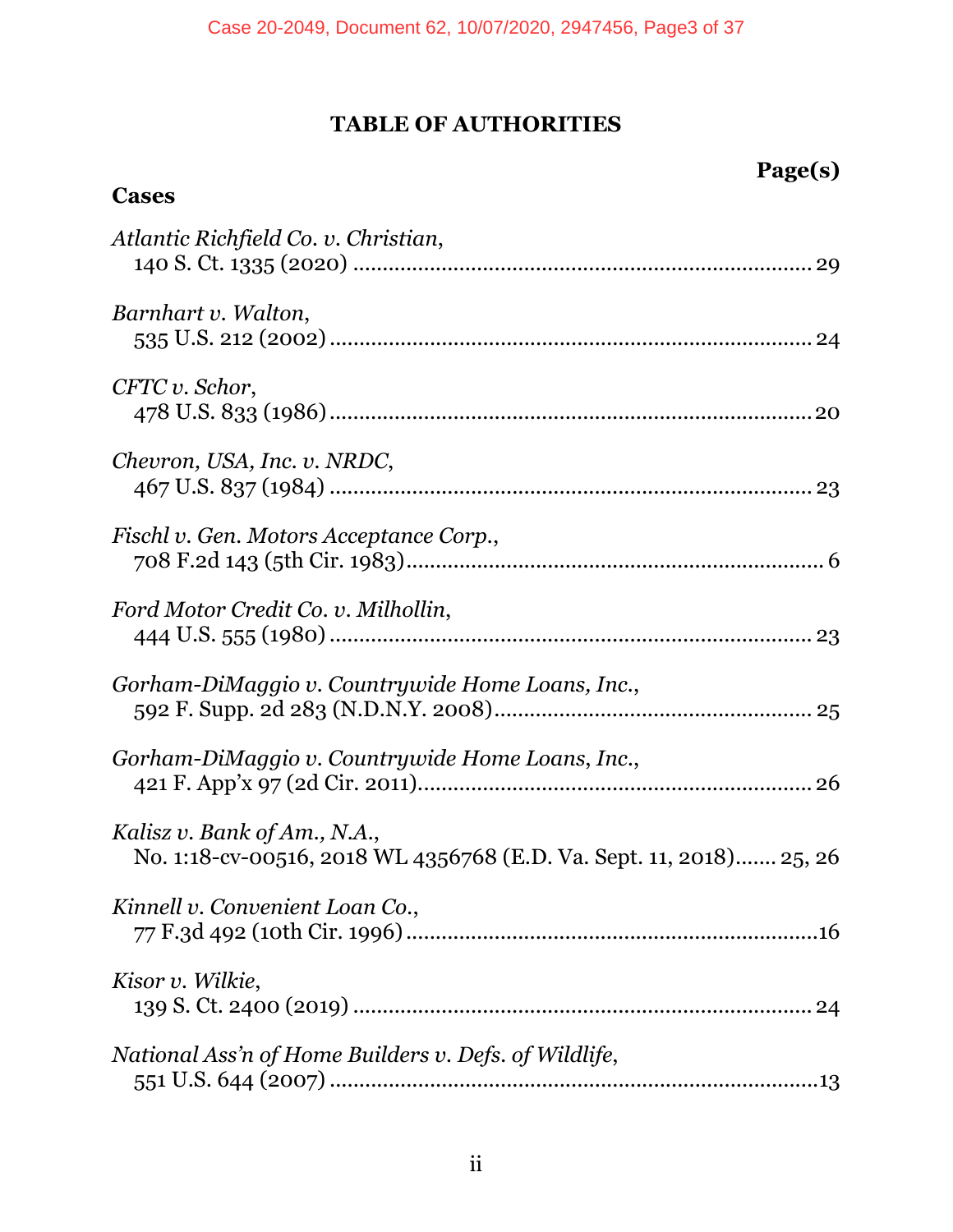| NLRB v. Bell Aerospace Co.,                                                                                |
|------------------------------------------------------------------------------------------------------------|
| NRDC v. EPA,                                                                                               |
| Powell v. Pentagon Fed. Credit Union,<br>No. 10-cv-785, 2010 WL 3732195 (N.D. Ill. Sept. 17, 2010)  16, 27 |
| RL BB Acquisition, LLC v. Bridgemill Commons Dev. Grp., LLC,                                               |
| Robinson v. Shell Oil Co.,                                                                                 |
| Stefanowicz v. SunTrust Mortg.,<br>No. 3:16-cv-00368, 2017 WL 1103183 (M.D. Pa. Jan. 9, 2017) 25           |
| Stefanowicz v. SunTrust Mortq.,                                                                            |
| Treadway v. Gateway Chevrolet Oldsmobile Inc.,                                                             |
| Tyson v. Sterling Rental, Inc.,                                                                            |
| United States v. Epskamp,                                                                                  |

# **Statutes**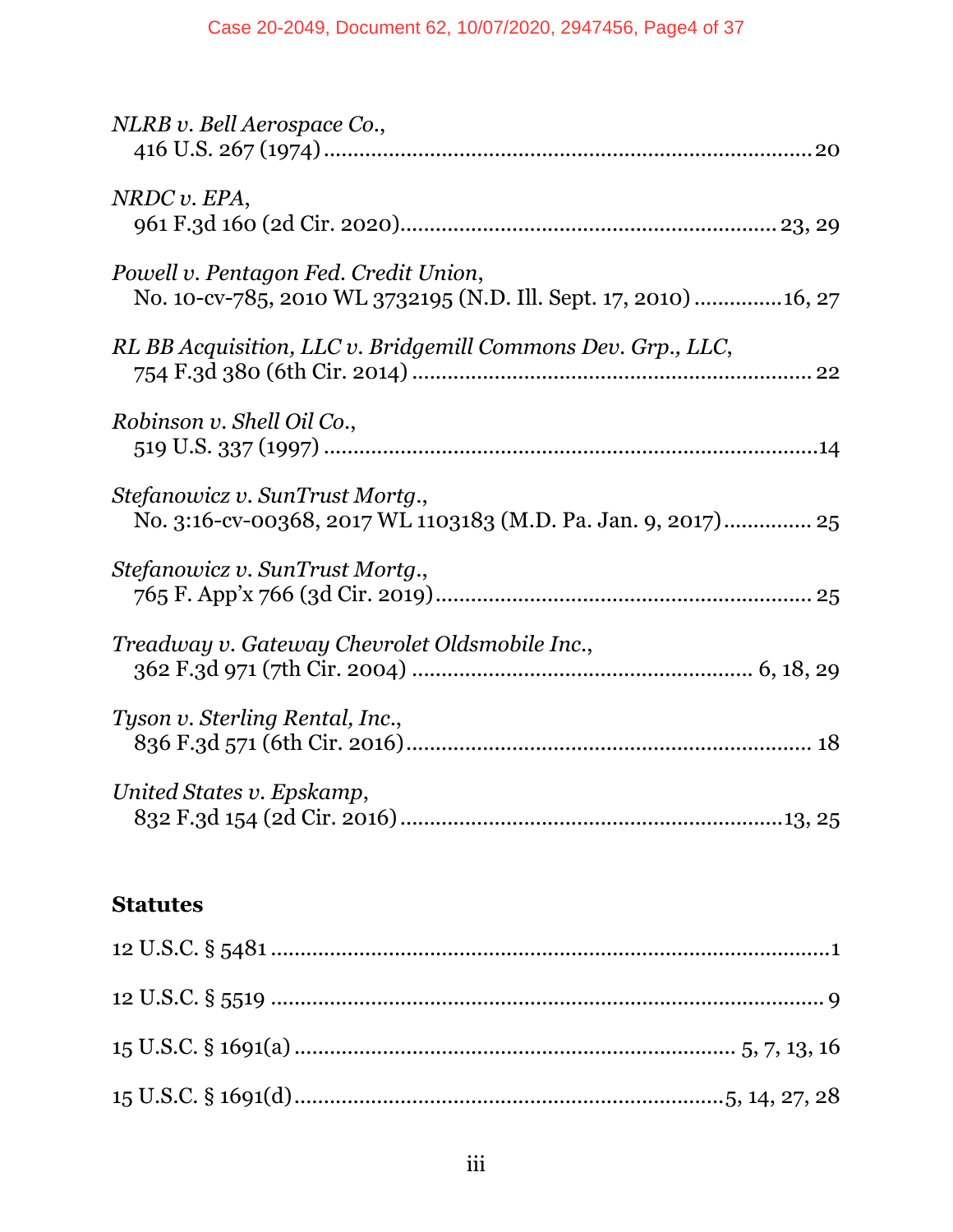| Dodd-Frank Wall Street Reform and Consumer Protection Act, |
|------------------------------------------------------------|
| Equal Credit Opportunity Act,                              |
| Equal Credit Opportunity Act Amendments of 1976,           |
| FDIC Improvement Act of 1991,                              |

# **Regulations**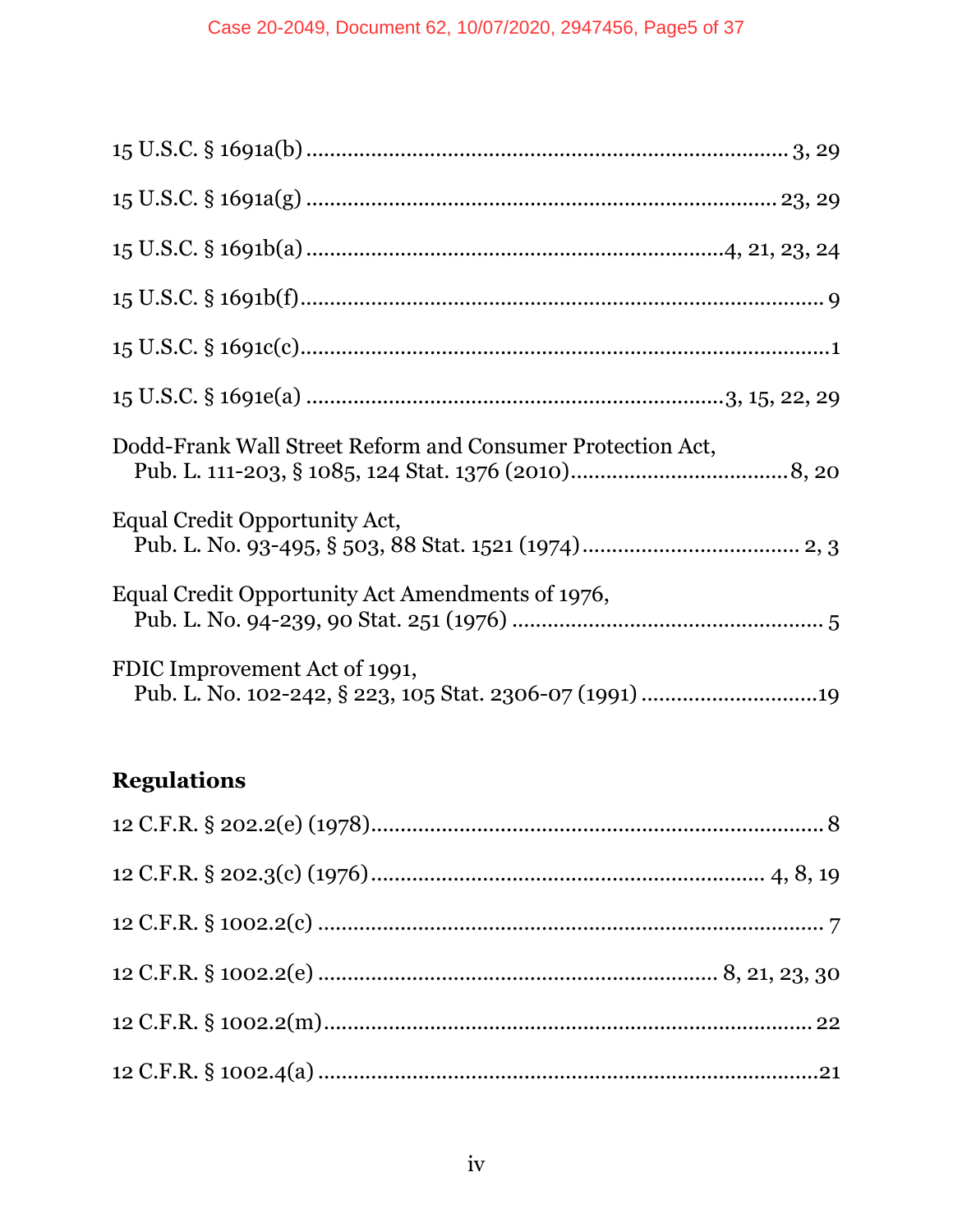# **Other Authorities**

| CFPB, Interim Final Rule,                                     |
|---------------------------------------------------------------|
| Federal Reserve Board, Final Rule,                            |
| Federal Reserve Board, Final Rule,                            |
| Federal Reserve Board, Proposed Rule,                         |
| Federal Reserve Board, Final Rule,                            |
| Interagency Fair Lending Examination Procedures (Aug. 2009),  |
| Interagency Policy Statement on Discrimination in Lending,    |
| Revision of the Board's Equal Credit Regulation: An Overview, |
|                                                               |
|                                                               |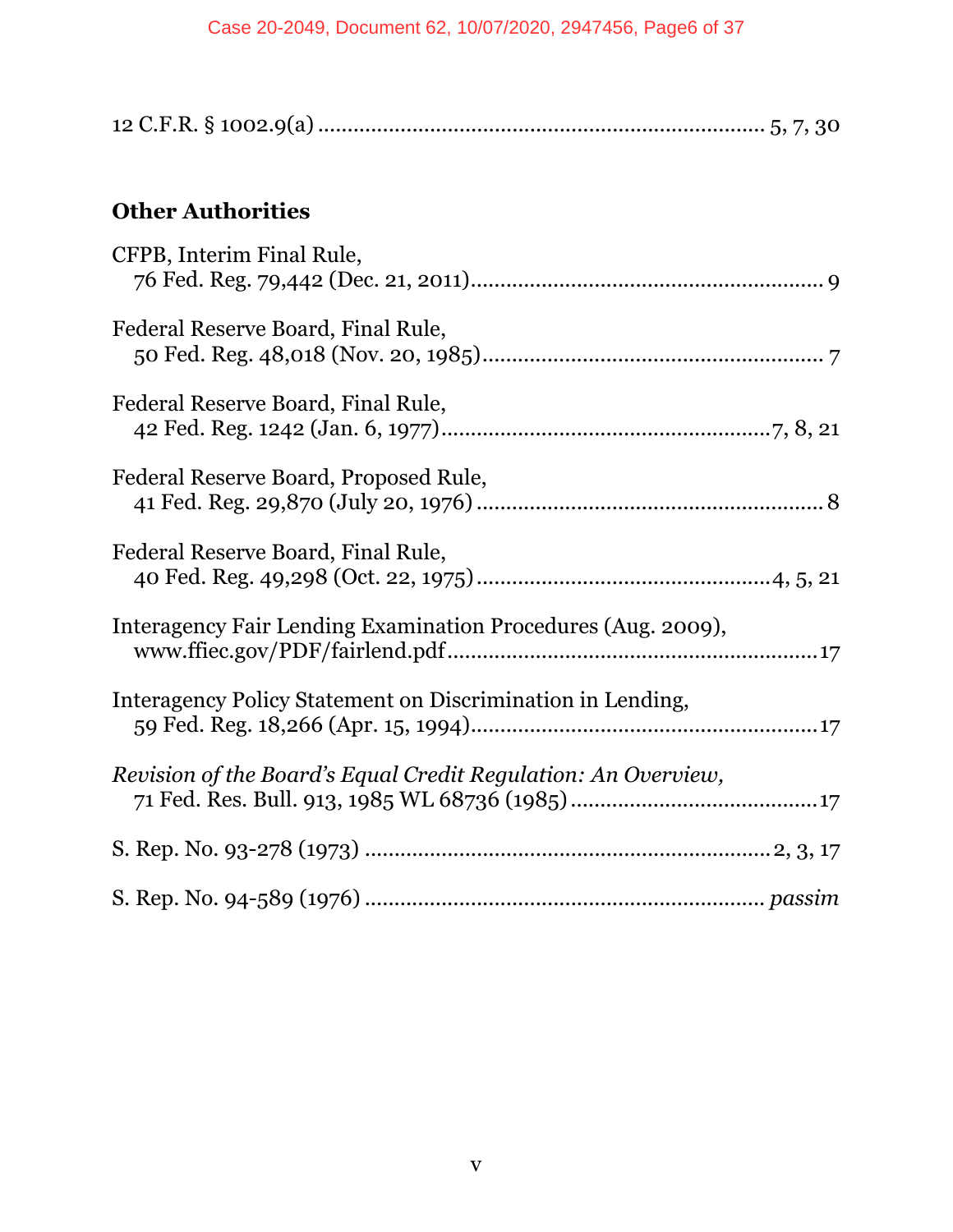#### **INTERESTS OF AMICI CURIAE**

The Consumer Financial Protection Bureau is a federal agency charged with promulgating rules and issuing interpretations under the Equal Credit Opportunity Act, 15 U.S.C. §§ 1691 *et seq.*, as well as enforcing compliance with ECOA's requirements, *see id.* § 1691c(a); *see also* 12 U.S.C. § 5481(12), (14) (including ECOA in the list of "Federal consumer financial laws" that the Bureau administers).

The Federal Trade Commission is the federal agency with principal responsibility for protecting consumers from deceptive or unfair trade practices. ECOA specifically empowers the Commission to enforce ECOA and its implementing rule, Regulation B, using all of the Commission's functions and powers under the FTC Act. 15 U.S.C. § 1691c(c). In such actions, violations of ECOA are deemed violations of the FTC Act. *Id.* The Commission has brought multiple law enforcement actions pursuant to ECOA and Regulation B.

ECOA requires that when creditors take "adverse action" with respect to a credit "applicant"—including by revoking or changing the terms of an existing extension of credit—the "applicant" is entitled to a statement of reasons for the action. *Id.* § 1691(d). The Act's core prohibition on credit discrimination likewise protects "applicants." *Id.* § 1691(a).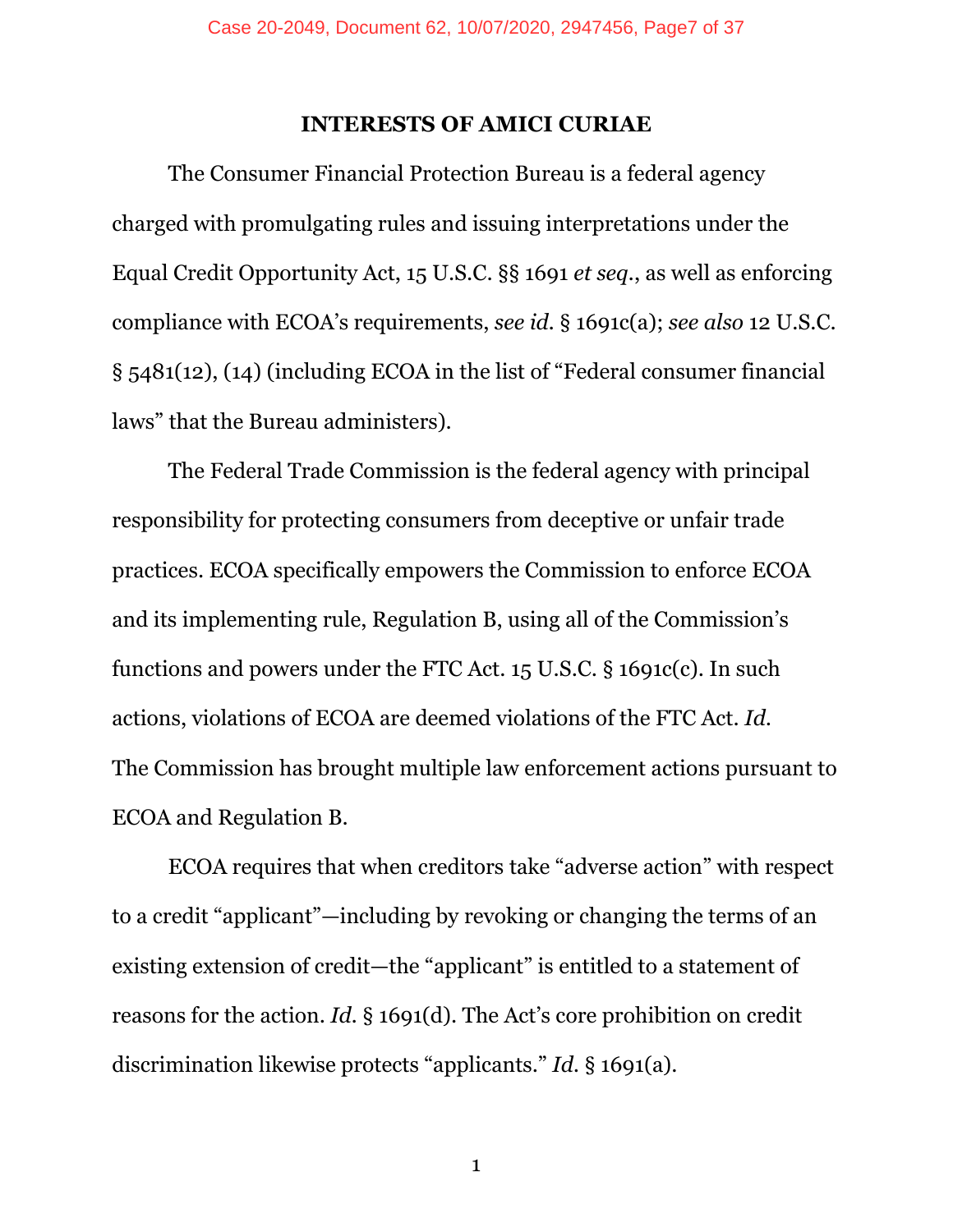This case presents the question whether a person ceases to be an "applicant" under ECOA and its implementing regulation after receiving (or being denied) an extension of credit. The district court thought so. But that interpretation is inconsistent with ECOA and Regulation B and would significantly undermine their important protections for borrowers. Accordingly, the Bureau and the Commission have substantial interests in the Court's resolution of the question presented.

#### **STATEMENT**

#### **A. The Equal Credit Opportunity Act and Regulation B**

**1.** The Equal Credit Opportunity Act, 15 U.S.C. §§ 1691 *et seq.*, is a landmark civil rights law that protects individuals and businesses against discrimination in accessing and using credit—"a virtual necessity of life" for most Americans, S. Rep. No. 94-589, at 3-4 (1976).

Congress enacted ECOA in 1974, initially to address "widespread discrimination … in the granting of credit to women." S. Rep. No. 93-278, at 16 (1973). The Act made it unlawful for "any creditor to discriminate against any applicant on the basis of sex or marital status with respect to any aspect of a credit transaction." Pub. L. No. 93-495, § 503, 88 Stat. 1521, 1521 (1974).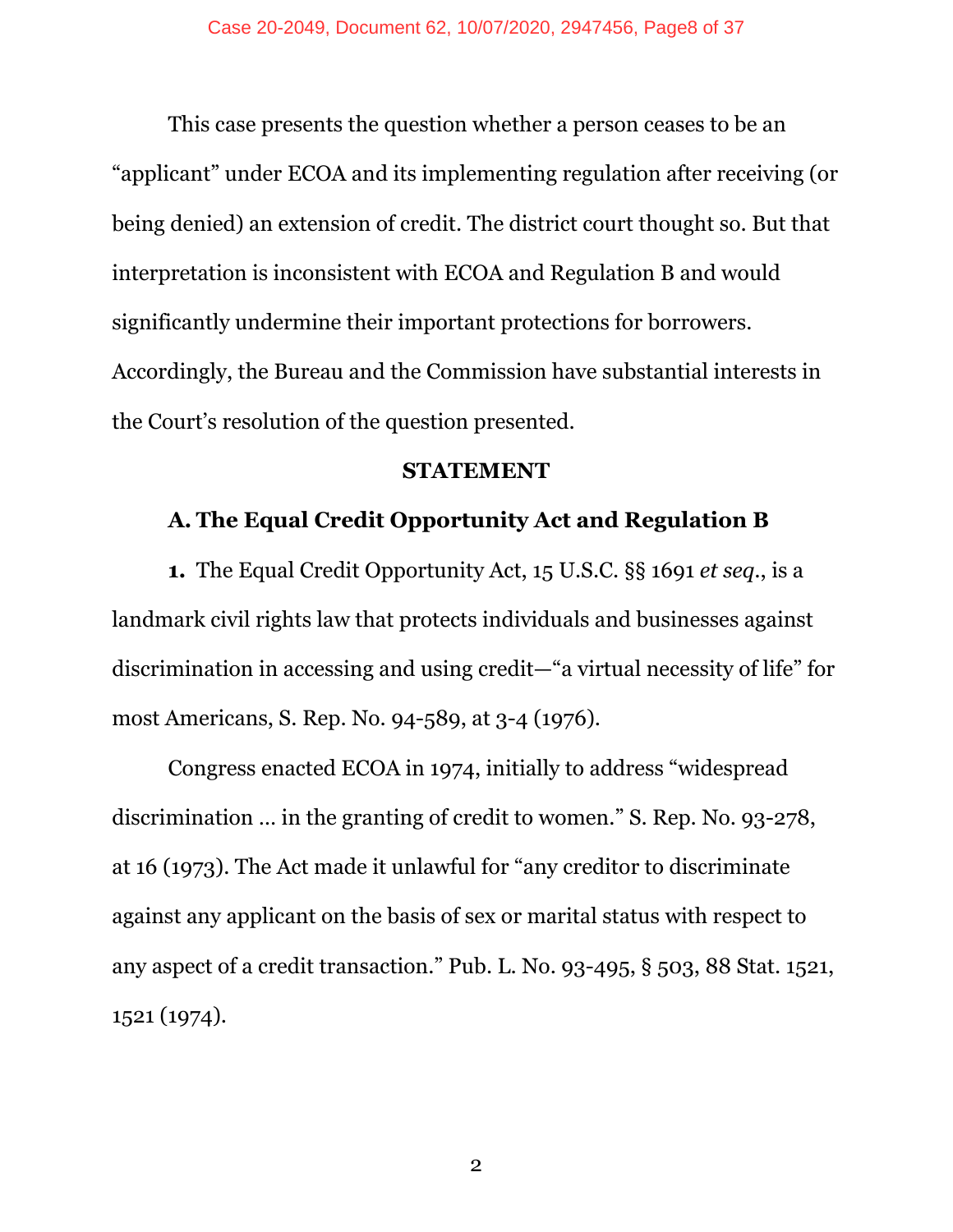Then as now, ECOA defined "applicant" to mean "any person who applies to a creditor directly for an extension, renewal, or continuation of credit, or applies to a creditor indirectly by use of an existing credit plan for an amount exceeding a previously established credit limit." *Id.* § 503, 88 Stat. at 1522 (codified at 15 U.S.C. § 1691a(b)). Among other examples of the sort of discrimination against "applicants" that ECOA would bar, its drafters cited a scenario in which a lender required a "newly married woman whose creditworthiness has otherwise remained the same" to reapply for her existing credit arrangement as a new applicant. S. Rep. No. 93-278, at 17.

The Act also created a private right of action under which aggrieved "applicant[s]" can hold liable a creditor that fails to comply with "any requirement imposed under this subchapter [i.e., ECOA]." 15 U.S.C. § 1691e(a). And it provided that this private right of action extends to violations of any requirement imposed under ECOA's implementing regulations. *Id.* § 1691a(g) ("Any reference to any requirement imposed under this subchapter … includes reference to the regulations of the Bureau under this subchapter … .").

Congress originally tasked the Board of Governors of the Federal Reserve System with prescribing those regulations. Pub. L. No. 93-495,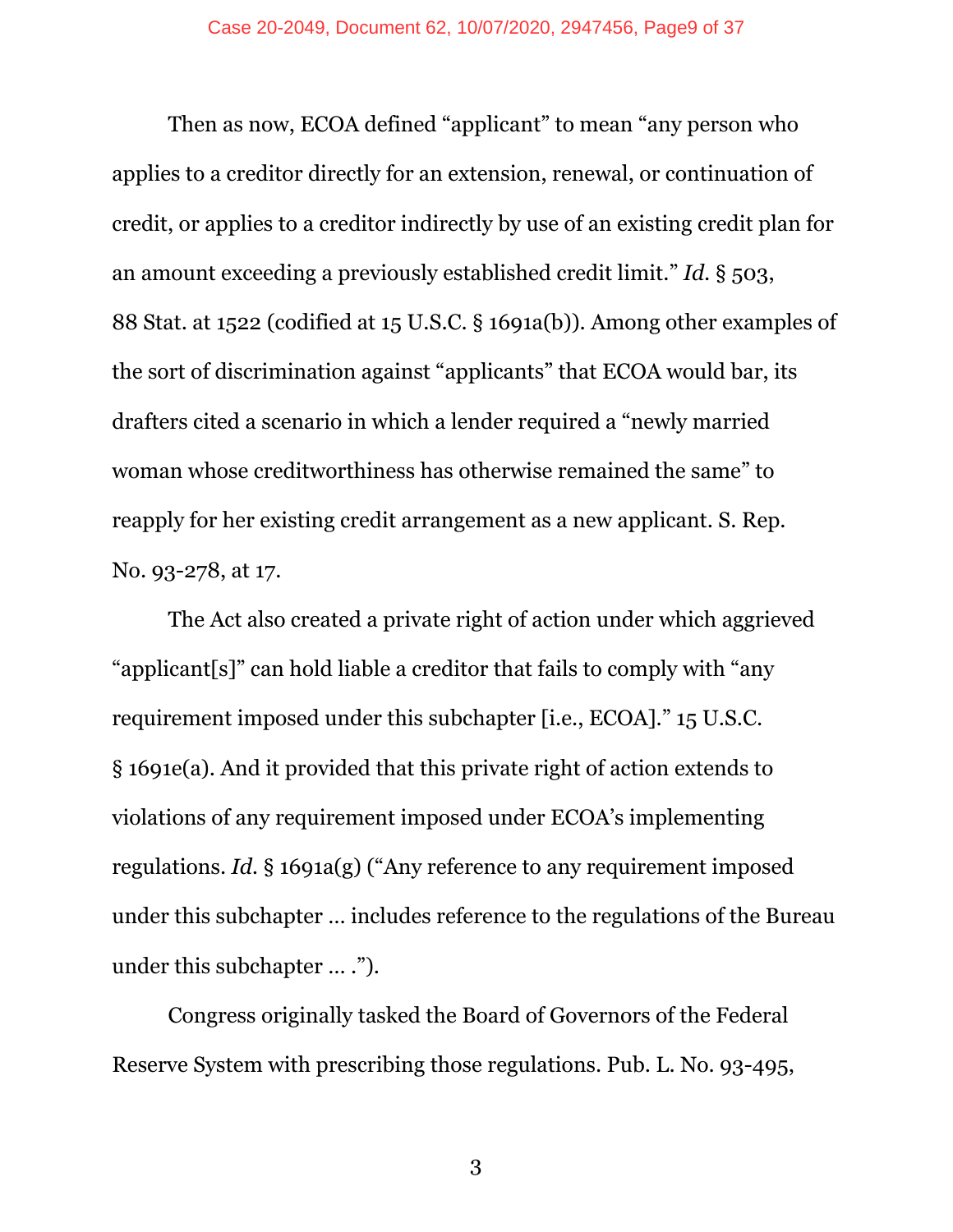§ 503, 88 Stat. at 1522. Its grant of rulemaking authority was expansive. ECOA provided that the Board may issue rules to "carry out the purposes of the Act" and that those rules may contain, among other things, "such classifications, differentiation, or other provision … as in the judgment of the Board are necessary or proper to effectuate the purposes of [ECOA]" and "to prevent circumvention or evasion thereof." *Id.*; *see also* 15 U.S.C. § 1691b(a).

The Board issued those rules, known as Regulation B, the year after ECOA was enacted and several days before the statute took effect. *See* 40 Fed. Reg. 49,298 (Oct. 22, 1975) (promulgating 12 C.F.R. pt. 202). From the first, Regulation B made clear that the new law's protections against credit discrimination cover both those currently applying to receive credit and those who have already received it. It did so by defining "applicant" to expressly include not only "any person who applies to a creditor directly for an extension, renewal or continuation of credit" but also, "[w]ith respect to any creditor[,] … any person to whom credit is or has been extended by that creditor." 12 C.F.R. § 202.3(c) (1976); *see also* 40 Fed. Reg. at 49,306. In explaining this provision, the Board noted that ECOA's express terms and its legislative history "demonstrate that Congress intended to reach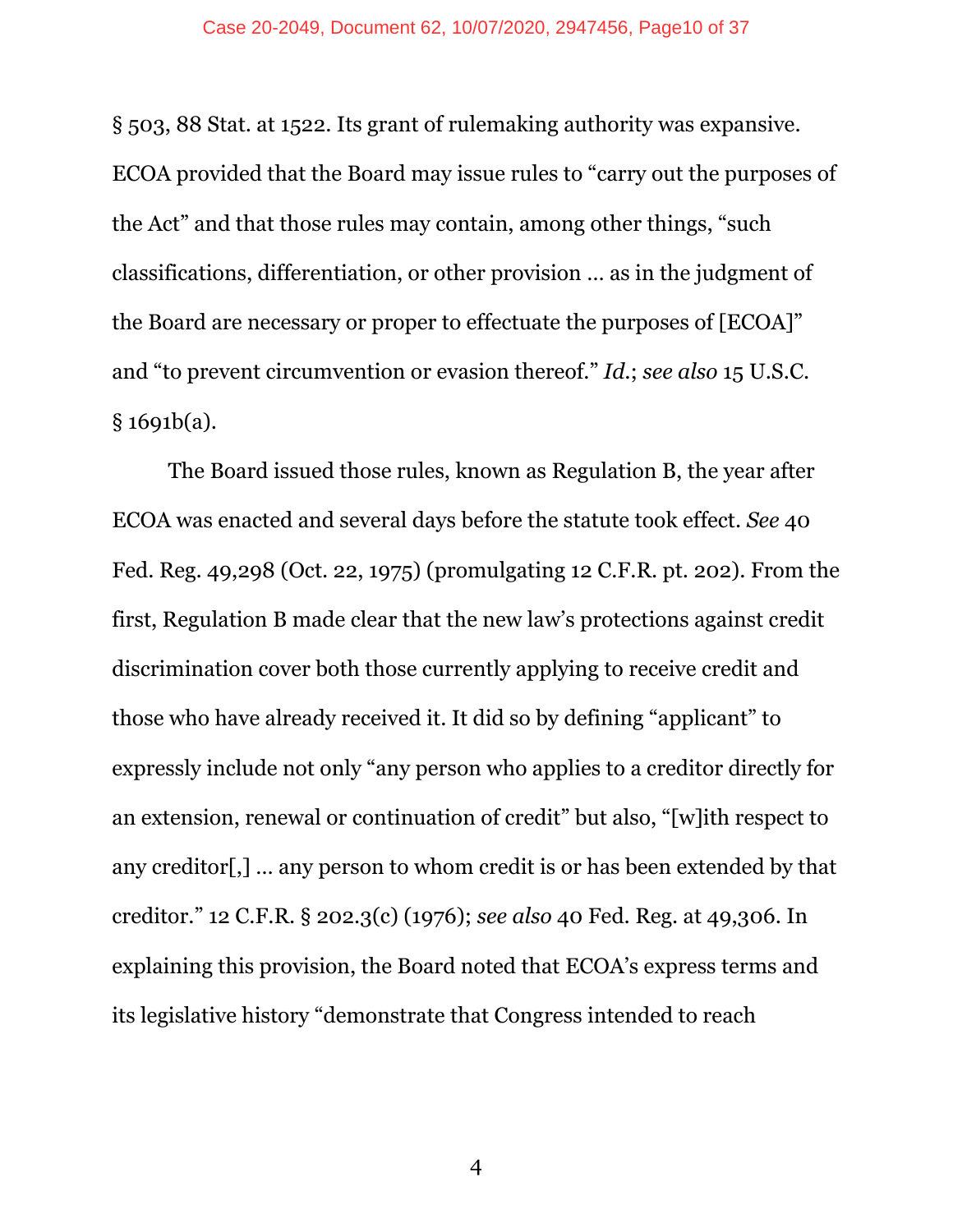#### Case 20-2049, Document 62, 10/07/2020, 2947456, Page11 of 37

discrimination … 'in any aspect of a credit transaction.'" 40 Fed. Reg. at 49,298 (quoting 15 U.S.C. § 1691(a)).

**2.** Two years after enacting ECOA, Congress significantly broadened the statute to prohibit discrimination on bases other than sex and marital status. *See* ECOA Amendments of 1976, Pub. L. No. 94-239, 90 Stat. 251. These bases now generally include "race, color, religion, national origin, sex or marital status, or age" as well as the receipt of public-assistance income. *Id.* § 2, 90 Stat. at 251 (codified at 15 U.S.C. § 1691(a)).

In what the Senate drafters called "one of [the amendments'] most important provisions," S. Rep. No. 94-589, at 2 (1976), the amendments also provided that "[e]ach applicant against whom adverse action is taken shall be entitled to a statement of reasons for such action from the creditor." 15 U.S.C. § 1691(d)(2); *see also id.* § 1691(d)(3) ("A statement of reasons meets the requirements of this section only if it contains the specific reasons for the adverse action taken.").1

The amendments defined "adverse action" as "a denial or revocation of credit, a change in the terms of an existing credit arrangement, or a refusal to grant credit in substantially the amount or on substantially the

<u>.</u>

<sup>&</sup>lt;sup>1</sup> In lieu of providing this statement of specific reasons, a creditor may instead disclose the applicant's right to receive such a statement. 15 U.S.C. § 1691(d)(2)(B); *see also* 12 C.F.R. § 1002.9(a)(2)(ii).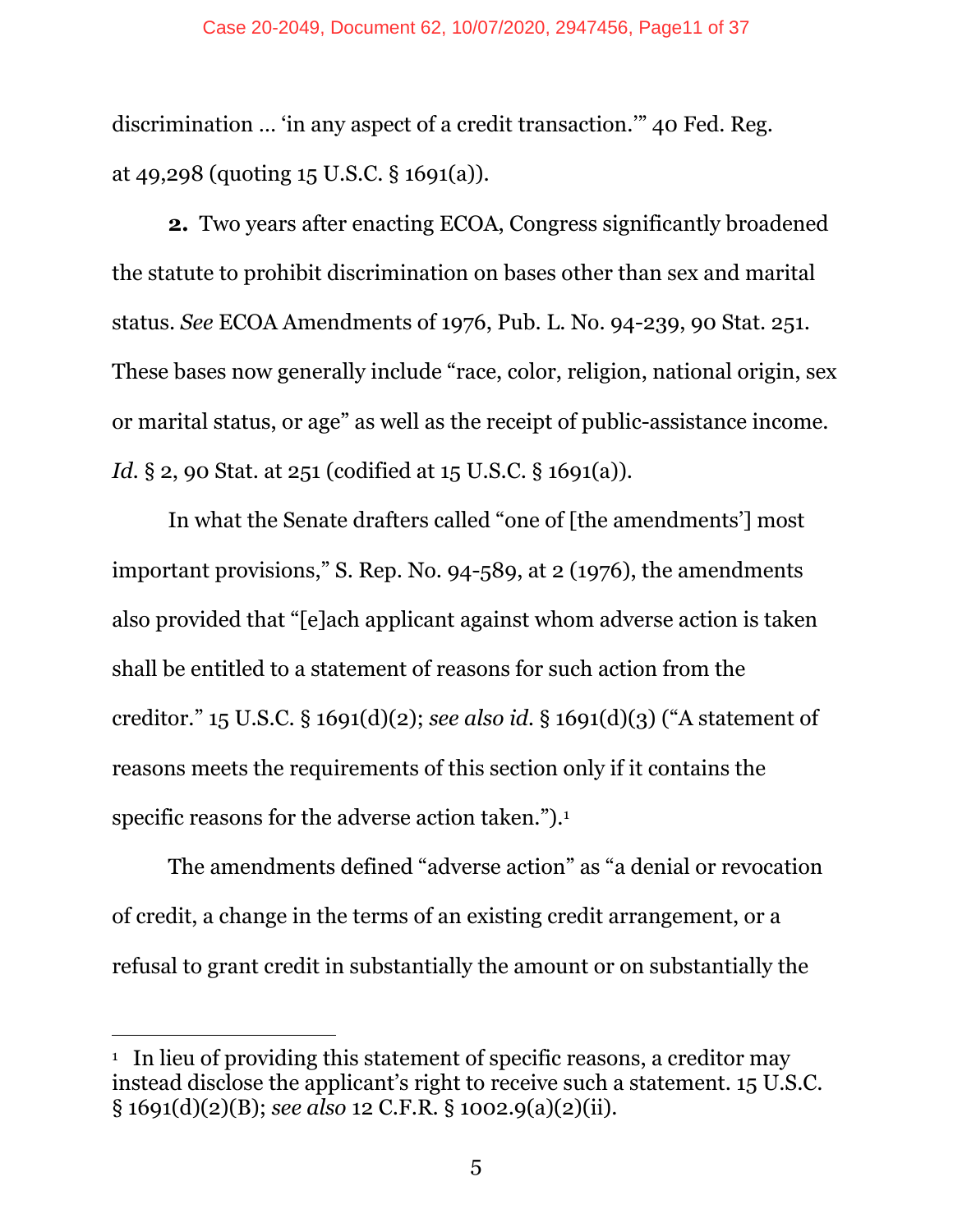terms requested." *Id.* § 1691(d)(6). Thus, since 1976, ECOA has provided that "applicants" are entitled to an explanation when the terms of an existing credit arrangement are altered or the credit cancelled outright, among other circumstances.

ECOA's new notice requirements "were designed to fulfill the twin goals of consumer protection and education." *Fischl v. Gen. Motors Acceptance Corp.*, 708 F.2d 143, 146 (5th Cir. 1983); *see also id.* (calling these provisions "[p]erhaps the most significant of the 1976 amendments to the ECOA"). In terms of consumer protection, "the notice requirement is intended to prevent discrimination *ex ante* because 'if creditors know they must explain their decisions ... they [will] effectively be discouraged' from discriminatory practices." *Treadway v. Gateway Chevrolet Oldsmobile Inc*., 362 F.3d 971, 977–78 (7th Cir. 2004) (quoting *Fischl*, 708 F.2d at 146); *see also* S. Rep. No. 94-589, at 4 (calling the notice requirement "a strong and necessary adjunct to the antidiscrimination purpose of the legislation").

The notice requirement "fulfills a broader need" as well by educating consumers about the reasons for the creditor's action. S. Rep. No. 94-589, at 4*.* As a result of being informed of the specific reasons for the adverse action, consumers can take steps to try to improve their credit status or, in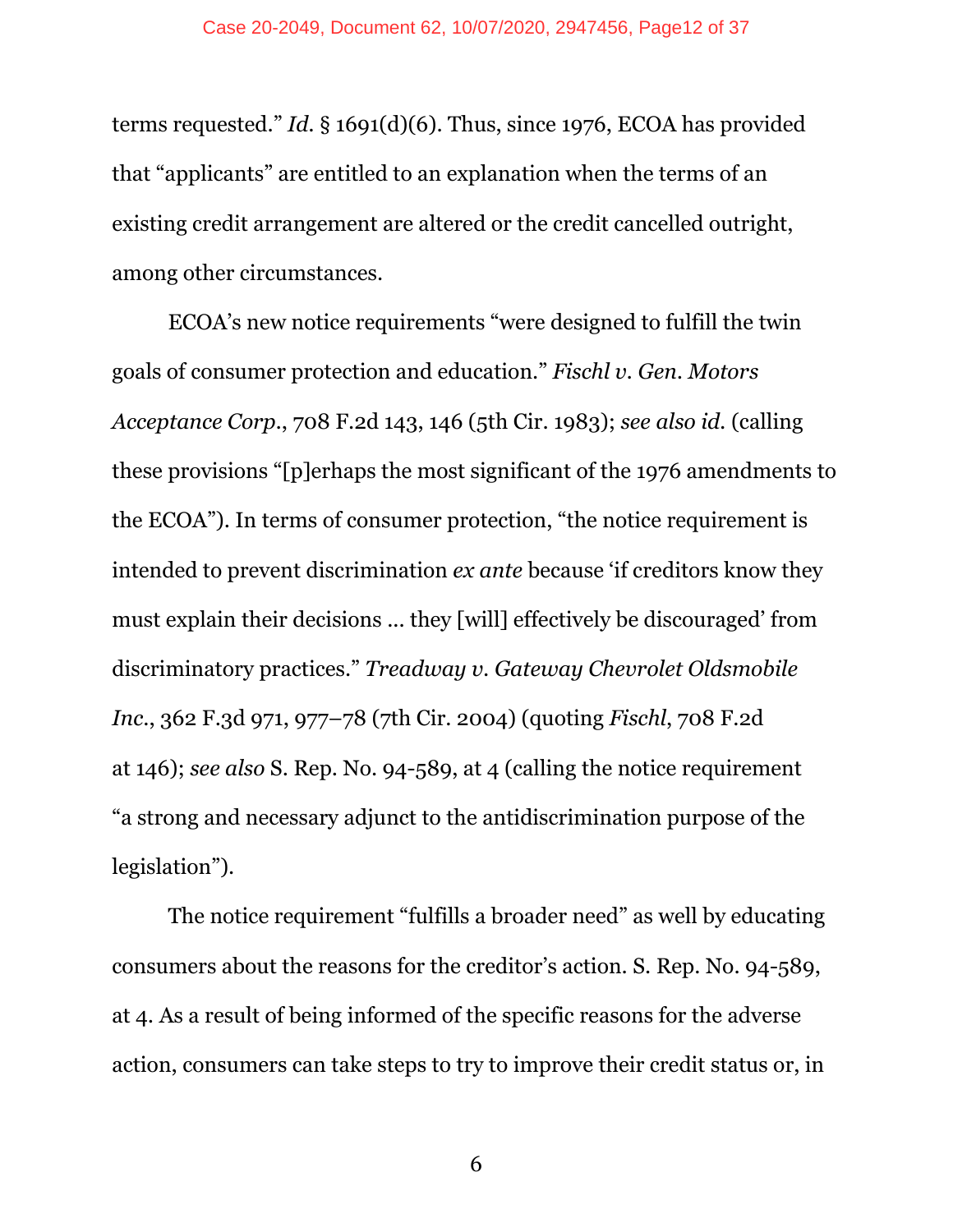cases "where the creditor may have acted on misinformation or inadequate information[,] … to rectify the mistake." *Id.*

Following the ECOA Amendments of 1976, the Board amended Regulation B, including by adding new provisions to implement ECOA's notice requirement. 42 Fed. Reg. 1242 (Jan. 6, 1977). The amended rule defined "adverse action" to include "[a] termination of an account or an unfavorable change in the terms of an account that does not affect all or substantially all of a class of the creditor's accounts." 12 C.F.R. § 1002.2(c)(1)(ii). And it required that adverse-action notices give a "statement of reasons" for the action that is "specific" and "indicate[s] the principal reason(s) for the adverse action." *Id.* § 1002.9(b)(2).

The Board's amendments to Regulation B also imposed a number of content requirements on adverse-action notices. *Id.* § 1002.9(a)(2). As subsequently amended, this part of Regulation B now requires that an adverse-action notice include a statement of the action taken, the name and address of the creditor, a statement of the provisions of 15 U.S.C. § 1691(a), and the name and address of the relevant federal regulatory agency. 12 C.F.R. § 1002.9(a)(2); *see also* 50 Fed. Reg. 48,018, 48,022 (Nov. 20, 1985) (adding requirement that notices include the creditor's name and address).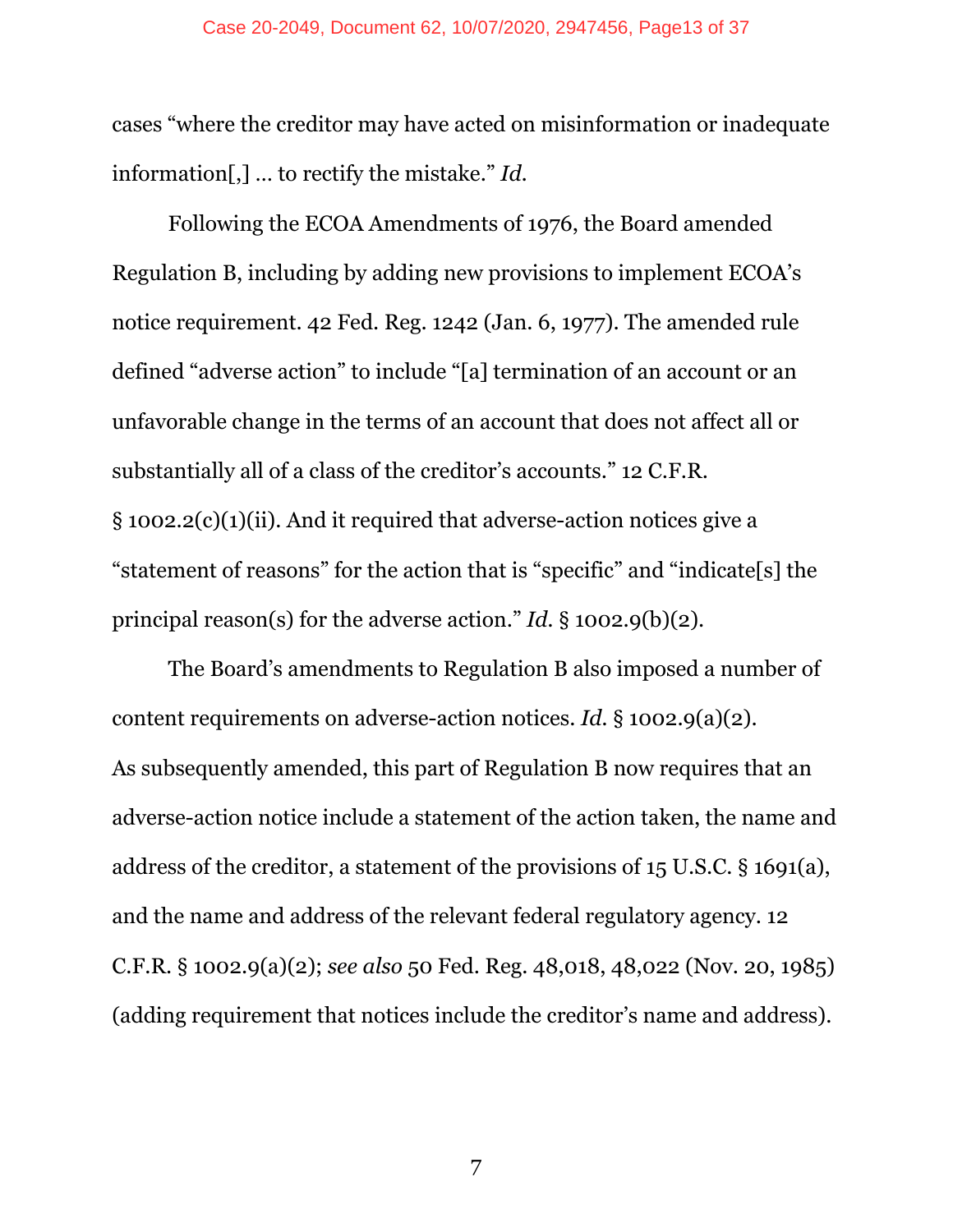Finally, the Board made a "minor editorial change" to Regulation B's definition of "applicant" in order to "express more succinctly the fact that the term includes both a person who requests credit and a debtor"—i.e., one who has already requested and received credit. 41 Fed. Reg. 29,870, 29,871 (July 20, 1976) (proposed rule). Whereas Regulation B originally defined "applicant" to include one who "applies to a creditor directly for an extension, renewal or continuation of credit" as well as, "[w]ith respect to any creditor[,] … any person to whom credit is or has been extended by that creditor," 12 C.F.R. § 202.3(c) (1976), the revised definition simply stated that "applicant" includes "any person who requests *or who has received* an extension of credit from a creditor." 12 C.F.R. § 202.2(e) (1978) (emphasis added); *see also* 42 Fed. Reg. 1242, 1252 (Jan. 6, 1977) (final rule). Although the Board revised other parts of the definition over the years, it never departed from the bedrock understanding of the term "applicant" as including any person "who has received" an extension of credit. *See* 12 C.F.R. § 1002.2(e).

**3.** The Dodd-Frank Wall Street Reform and Consumer Protection Act, enacted in 2010, established the Bureau and transferred to it primary rulemaking responsibility under ECOA. Pub. L. 111-203, § 1085, 124 Stat.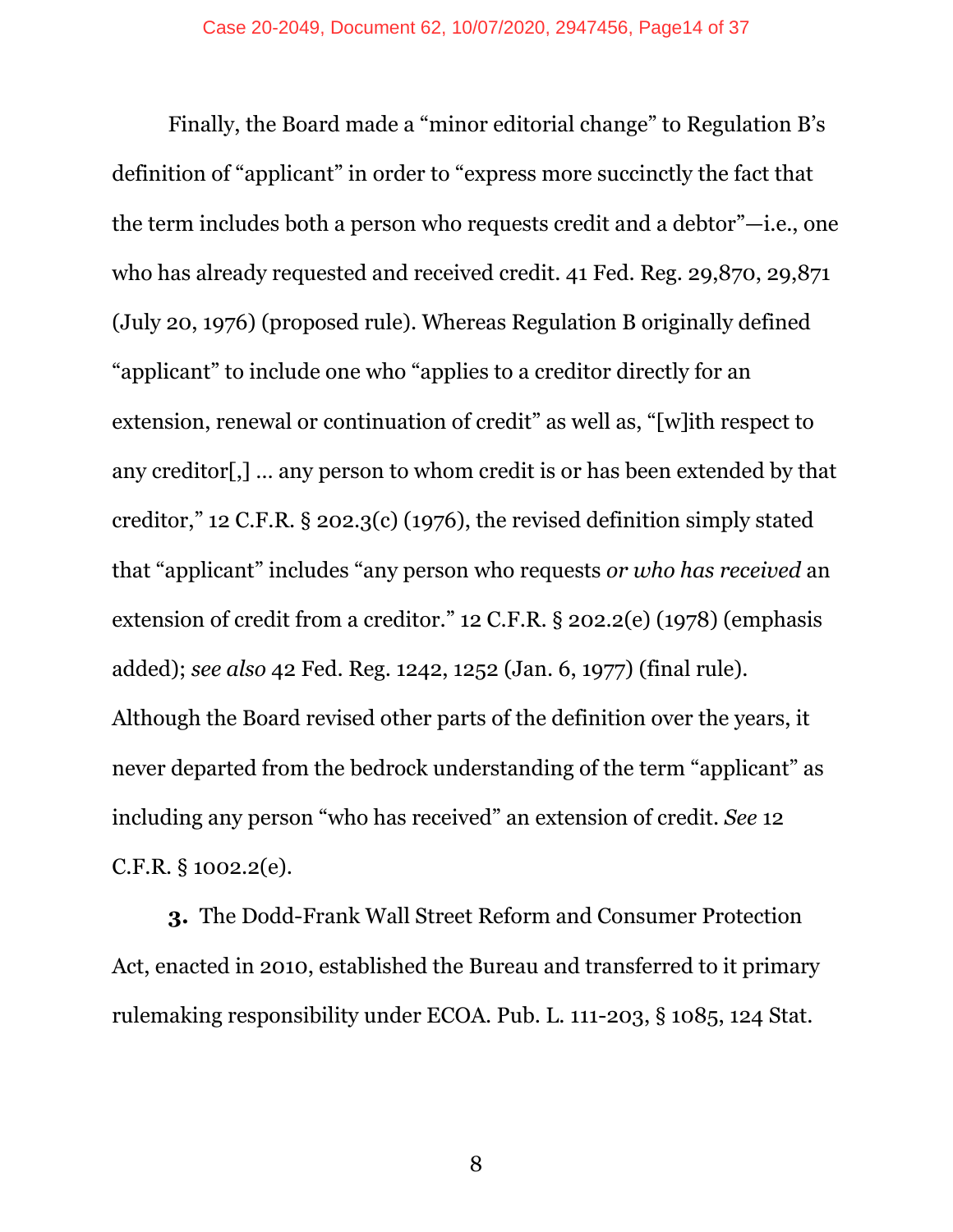1376, 2083-84.2 Shortly thereafter, the Bureau republished the Board's ECOA regulations, including the definition of "applicant," without material change. *See* 76 Fed. Reg. 79,442 (Dec. 21, 2011) (promulgating 12 C.F.R. pt. 1002 & Supp. I).

#### **B. Factual and Procedural Background**

Plaintiff Bradley TeWinkle was a New York resident at the time of the events alleged in his complaint. Defendant Capital One is a national bank.

TeWinkle had a checking account and an overdraft line of credit with Capital One. JA10, 17. Capital One sent TeWinkle an email in December 2015 notifying him that it was terminating his checking account and his overdraft line of credit. JA11. The email included a notice describing the protections offered by ECOA and identifying the Bureau as the federal agency "that administers compliance with [ECOA] concerning this creditor." JA17. It announced the closure of TeWinkle's line of credit thusly:

When you opened your accounts, you agreed to the Account Disclosures reserving our right to close your accounts at any time, for any reason. We closed your 360 Savings on 12/22/15. We closed your 360 Checking, including your Overdraft Line of Credit and Debit MasterCard®.

<u>.</u>

<sup>2</sup> The Board retains the authority to prescribe rules under ECOA with respect to auto dealers excluded from the Bureau's authority by 12 U.S.C. § 5519. *See* 15 U.S.C. § 1691b(f).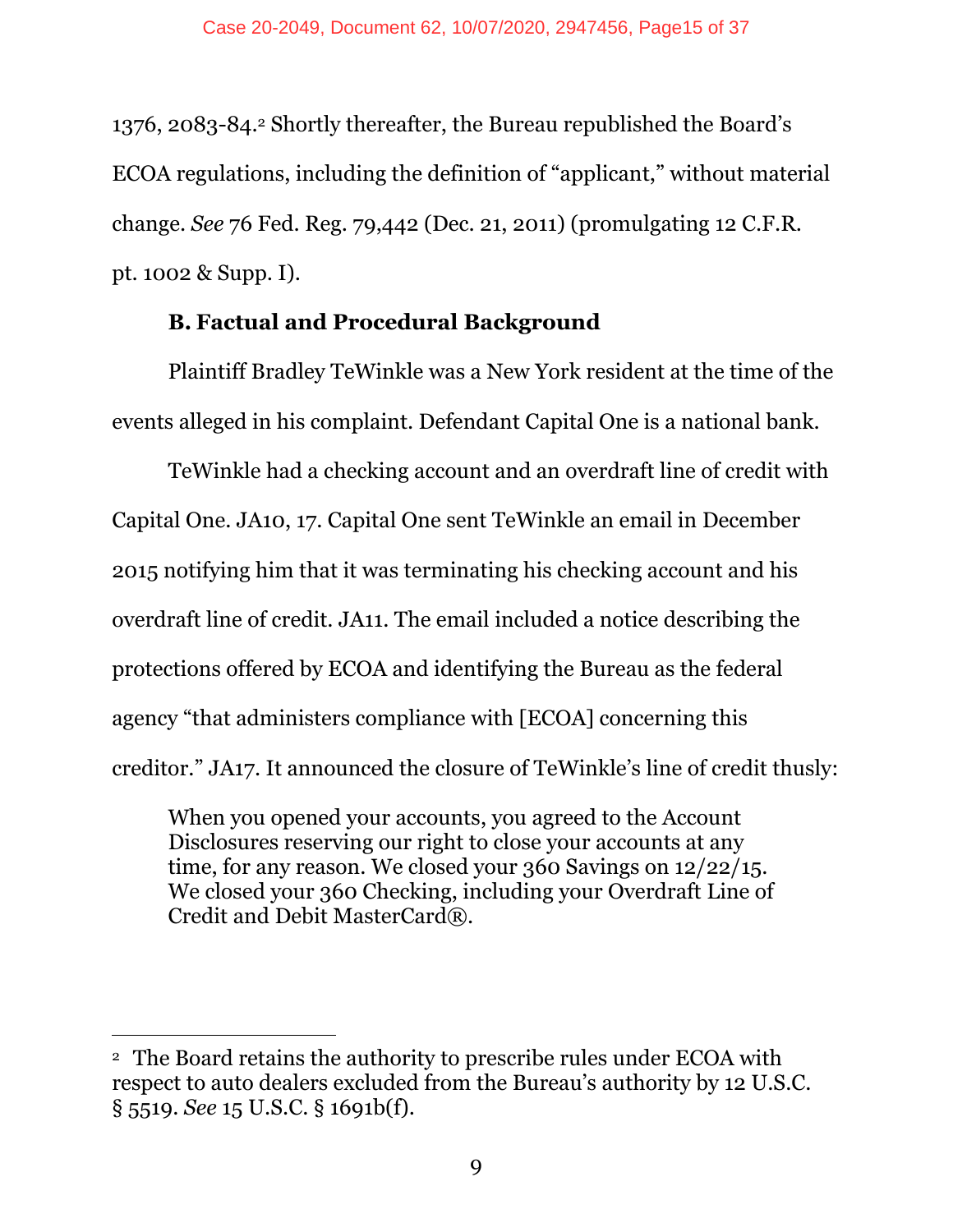#### Case 20-2049, Document 62, 10/07/2020, 2947456, Page16 of 37

JA17. TeWinkle received no other correspondence about the revocation of his line of credit. JA11.

 TeWinkle filed suit under ECOA, alleging that Capital One violated the adverse-action notice requirement in ECOA and Regulation B. JA14. Specifically, TeWinkle alleged that the email he received from Capital One upon closure of his line of credit failed to include (1) "the address of the creditor" and (2) either a "statement of specific reasons for the action taken" or a disclosure of his "right to a statement of specific reasons." JA11.

Capital One moved to dismiss, primarily on the ground that TeWinkle was not an "applicant" entitled to protection under ECOA because he was not applying for credit at the time his account was closed.

 The magistrate judge to whom the matter was assigned agreed with Capital One and concluded that the complaint should be dismissed because TeWinkle had not plausibly alleged he was an "applicant" under ECOA. JA30-31. The court appeared to acknowledge that TeWinkle *was* an "applicant" as defined in Regulation B. JA29. And it further concluded that the definition in the rule was "permissible." JA29*.* But the court also held that it need not consider Regulation B at all, because ECOA spoke unambiguously to the question at hand. JA30-31.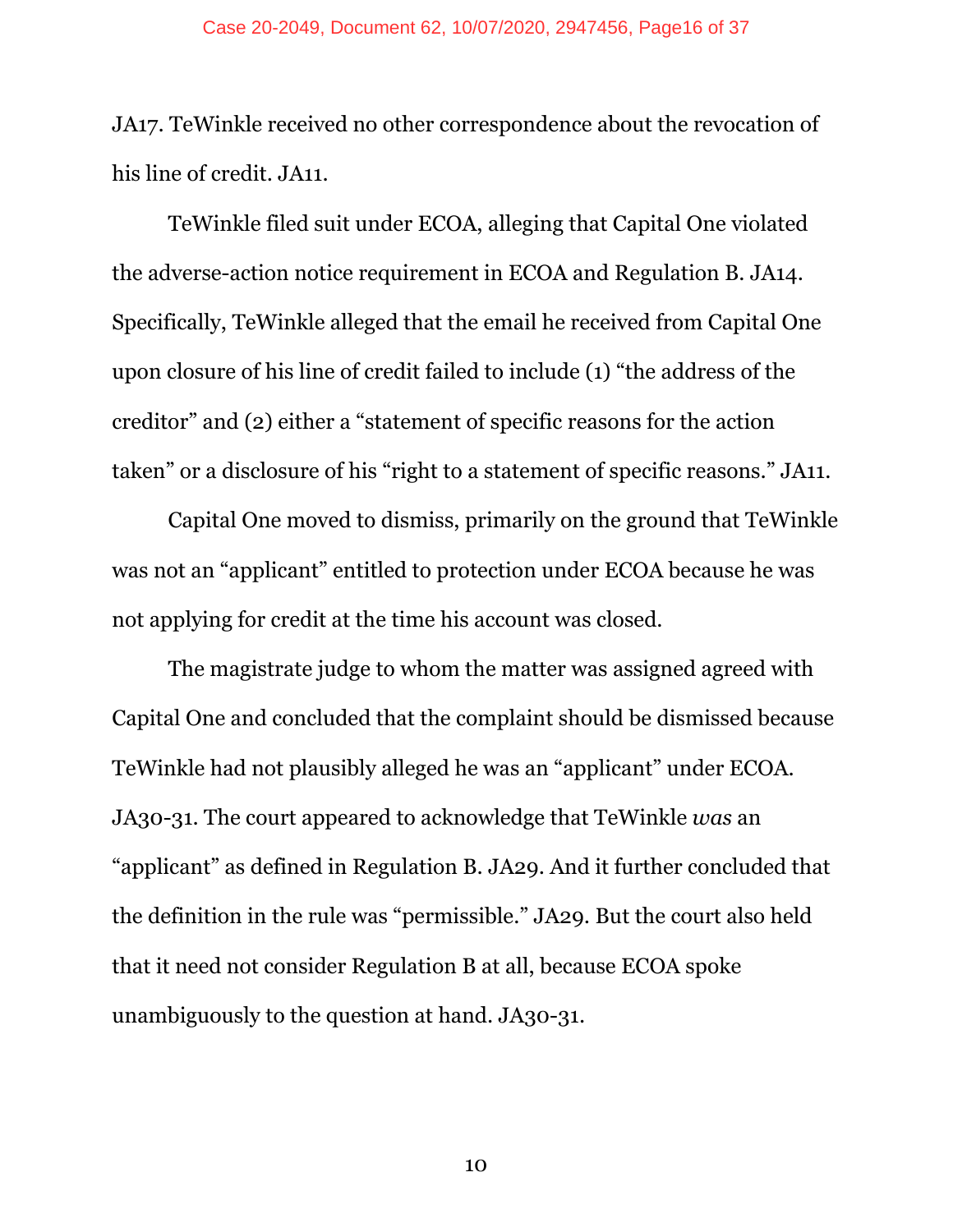The court went on to conclude that TeWinkle had suffered no "injury in fact" because the email he received "provided the reason for the closing of the line of credit": "[I]t was closed with the associated checking account," which Capital One could close "at any time, for any reason." JA32.

The district judge adopted the magistrate judge's recommendation, over TeWinkle's objection, without change or additional explanation. JA36.

#### **SUMMARY OF ARGUMENT**

The Equal Credit Opportunity Act and Regulation B prohibit discrimination in any aspect of a credit transaction on the basis of sex, race, or other enumerated factors. They further require that creditors give borrowers an explanation when they take certain "adverse actions," including revoking or changing the terms of a credit arrangement. These important protections do not end the moment an extension of credit begins. Instead, ECOA and Regulation B establish that the "applicants" they protect include both those who are currently seeking credit and those who sought and have now received credit.

This is the best reading of the statute itself. Although ECOA's definition of "applicant," read in isolation, could be susceptible to the narrow interpretation adopted by the district court, that interpretation makes little sense when read alongside the rest of the statute. ECOA's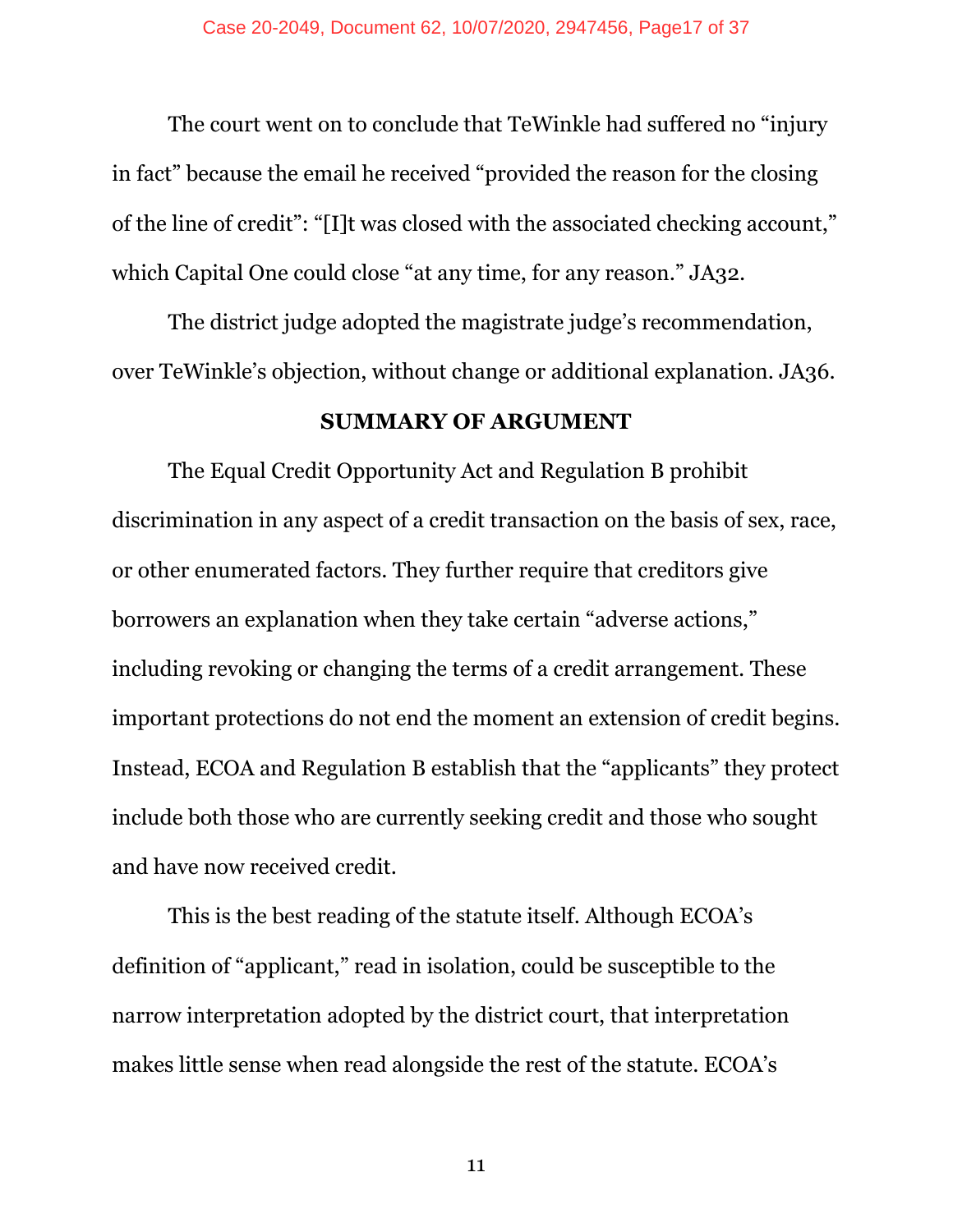prohibition on credit discrimination, for example, applies "with respect to any aspect of a credit transaction"—not just during the process of applying for credit. ECOA also requires that creditors provide a statement of reasons to an "applicant" when the creditor revokes or modifies the terms of the applicant's existing credit arrangement. That requirement would cease to function sensibly under the district court's interpretation of "applicant" as being limited to those who are presently in the process of applying for credit. In addition to its textual difficulties, the district court's reading would undermine ECOA's protections by cabining them to only certain aspects of a credit transaction and opening broad avenues for evasion.

Any doubt regarding the proper scope of the term "applicant" is put to rest by ECOA's implementing rule, Regulation B. For the 45 years that ECOA has been in effect, Regulation B has made explicit that the "applicants" the law protects include those who have received credit. That provision resolves the statute's ambiguity on this point and is a reasonable exercise of rulemaking authority by the expert agencies (first the Federal Reserve Board and now the Bureau) that Congress empowered to issue rules to carry out ECOA's purposes and to prevent evasion. Regulation B's definition is therefore entitled to substantial deference, and the district court erred in simply discounting it.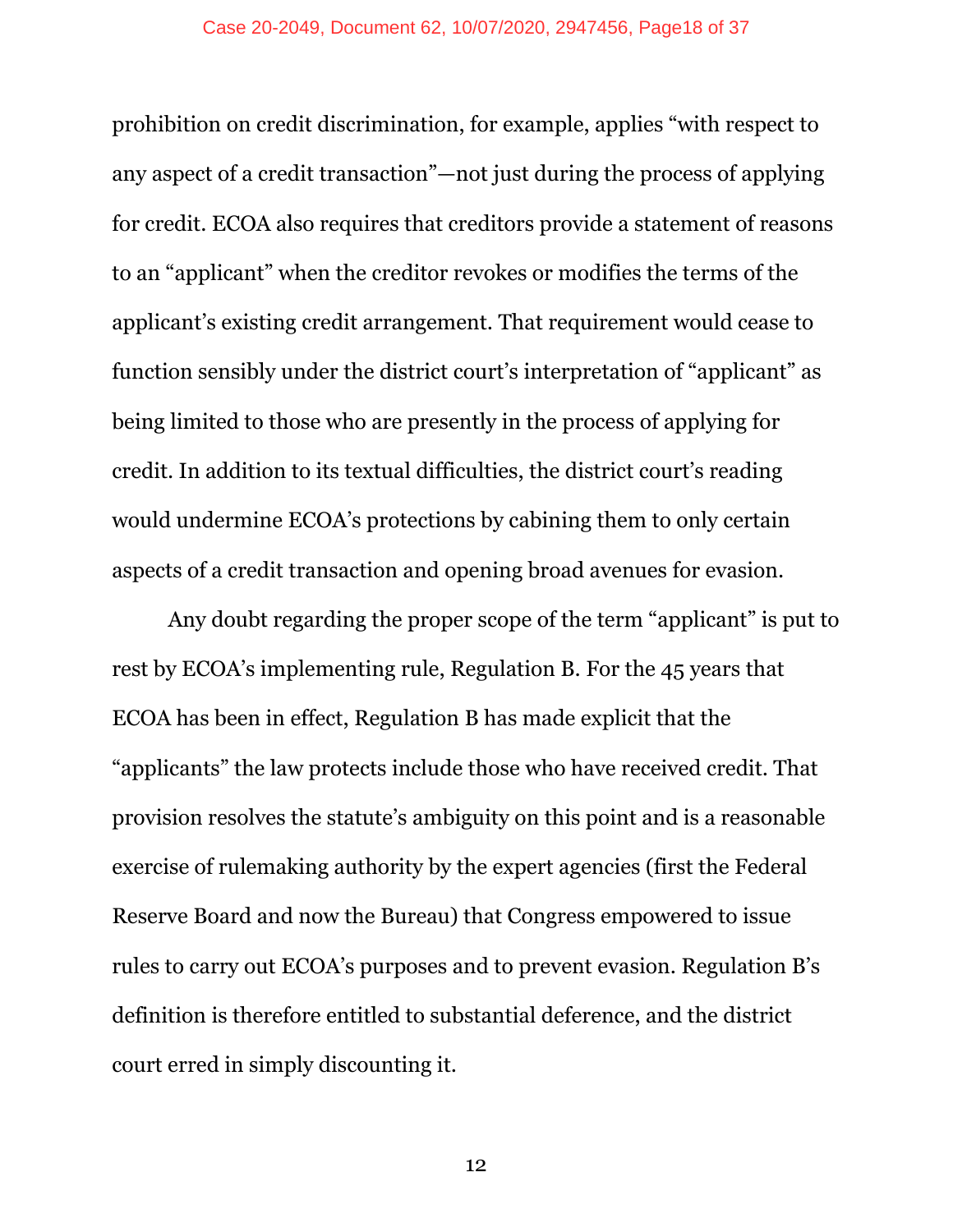#### **ARGUMENT**

#### **ECOA AND REGULATION B PROTECT THOSE SEEKING CREDIT BOTH BEFORE AND AFTER THEY RECEIVE IT**

#### **A. ECOA's Protections Against Credit Discrimination Do Not Disappear the Moment Credit Is Extended**

The Equal Credit Opportunity Act prohibits creditors from discriminating against "applicants" with respect to "any aspect of a credit transaction." 15 U.S.C. § 1691(a). It further requires that creditors provide "applicants" with an explanation for any "adverse action," including a "revocation of credit" or a "change in the terms of an existing credit arrangement." *Id.* § 1691(d)(2), (6). These protections are best read to apply to those presently seeking credit as well as those who sought credit in the past and now have an existing credit arrangement with a creditor.

**1.** "It is a fundamental canon of statutory construction that the words of a statute must be read in their context and with a view to their place in the overall statutory scheme." *Nat'l Ass'n of Home Builders v. Defs. of Wildlife*, 551 U.S. 644, 666 (2007) (quotation marks omitted); *see also United States v. Epskamp*, 832 F.3d 154, 162 (2d Cir. 2016) ("A particular statute's plain meaning can best be understood by looking to the statutory scheme as a whole and placing the particular provision within the context of that statute." (quotation marks omitted)). Reading together the relevant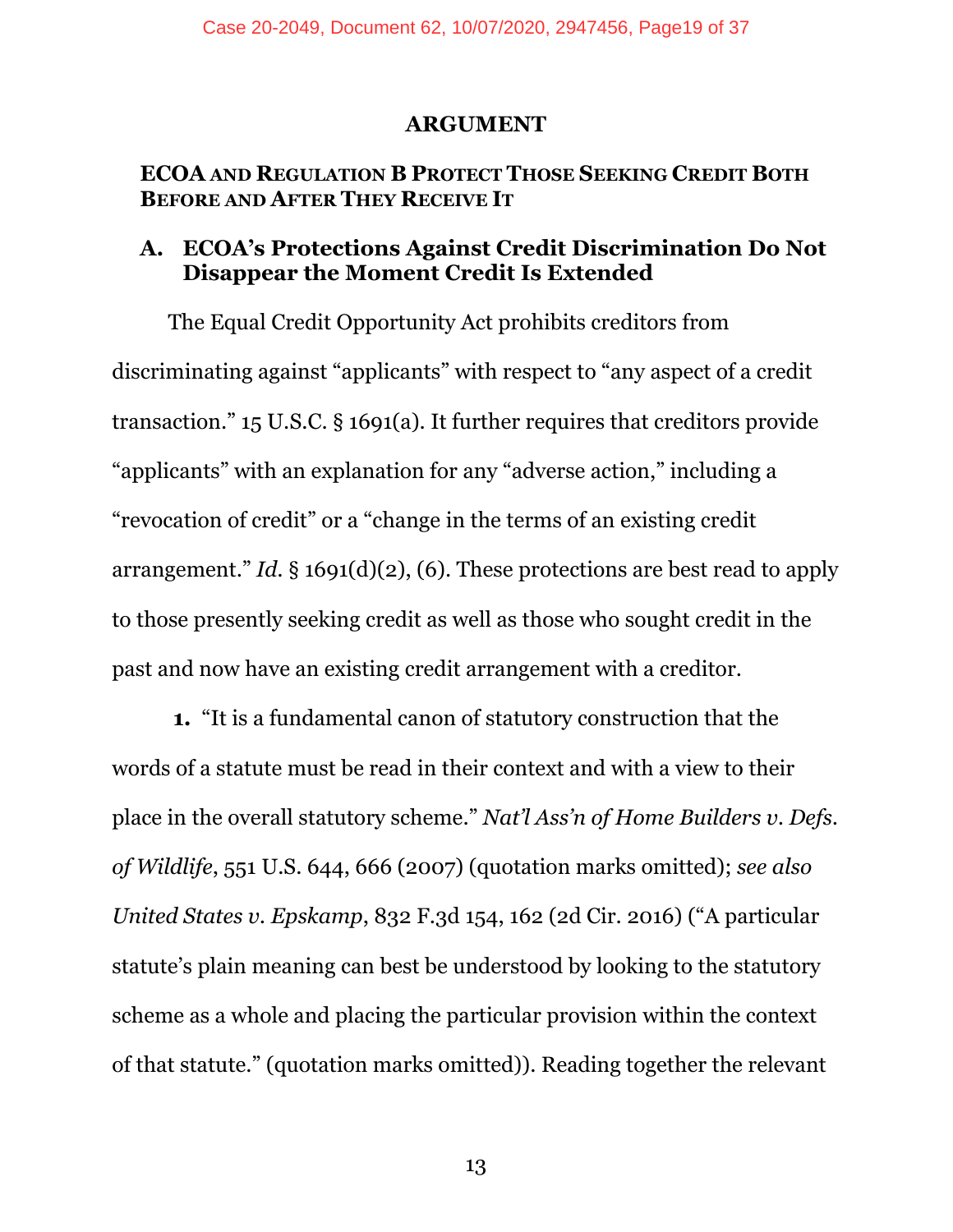provisions of ECOA shows that the statute's protections for "applicants" are best understood to cover both those who are applying to receive credit and those who have applied for and received it.

ECOA's definition of "applicant" includes those who "appl[y] to a creditor directly for an extension, renewal, or continuation of credit," and thus designates persons who request credit as "applicants" without regard for how or whether their requests for credit are eventually resolved. There is, after all, "no temporal qualifier in the statute such as would make plain that [the definition] protects only persons still [applying] at the time of the [discrimination]." *Cf. Robinson v. Shell Oil Co*., 519 U.S. 337, 341-42 (1997) (concluding along similar lines that Title VII's definition of "employees" includes former employees).

This conclusion is confirmed by reading ECOA's definition alongside its other provisions. First, ECOA's adverse-action provision requires that creditors provide a statement of reasons to "[e]ach applicant" against whom they take adverse action. 15 U.S.C. § 1691(d)(2). The Act defines "adverse action" to include a "revocation of credit" as well as a "change in the terms of an existing credit arrangement"—actions that can be taken only with respect to persons who have already received an extension of credit. *Id.*  § 1691(d)(6). That ECOA requires "applicants" to receive an explanation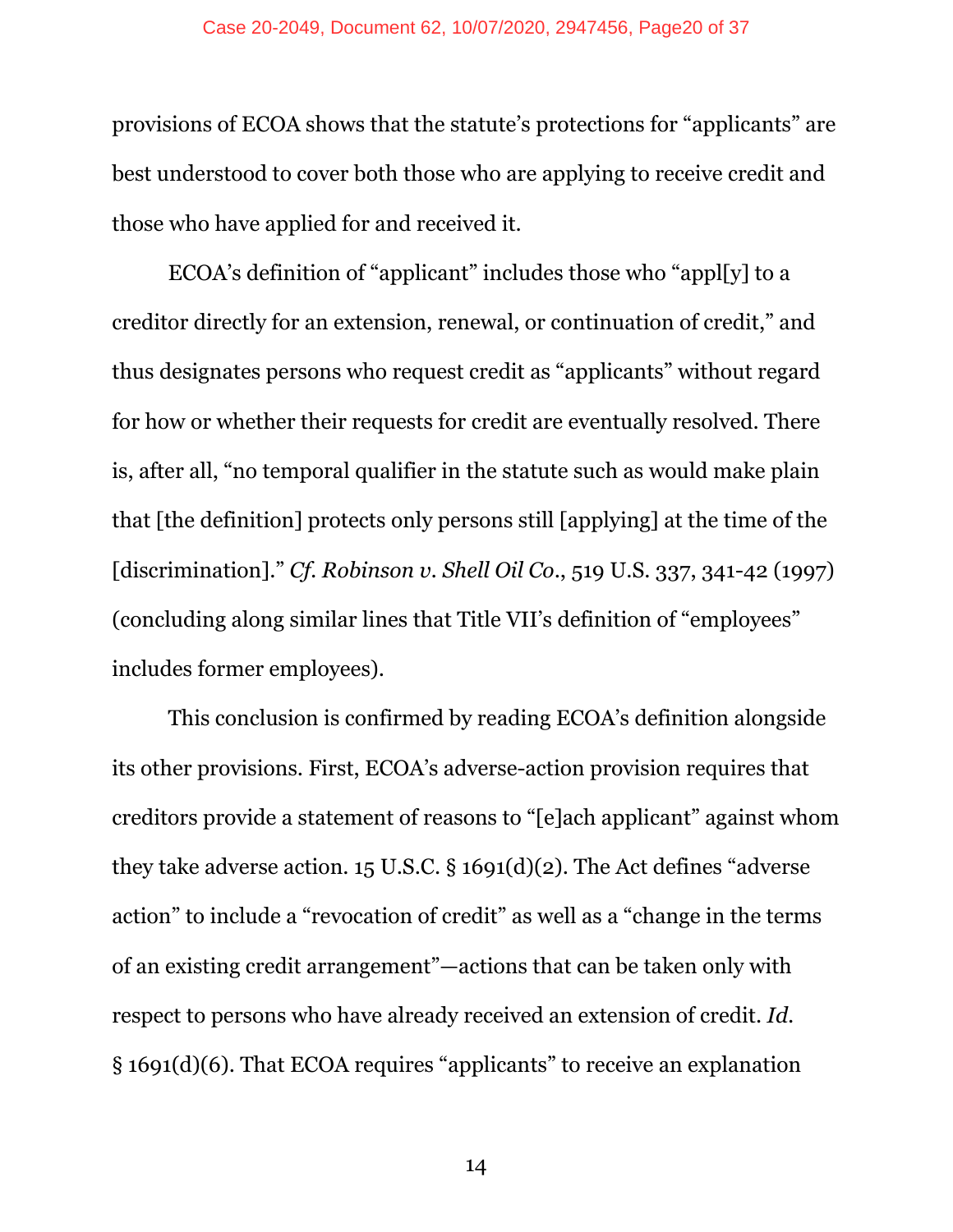why their credit has been revoked, or the terms of their existing credit arrangement changed, makes clear that the term includes those who have applied for and received credit. These provisions would make little sense if "applicants" instead included only those with pending requests for credit.

Second, ECOA creates a private right of action under which an aggrieved "applicant" may file suit against a "creditor" who "fails to comply with any requirement" of ECOA or Regulation B. *Id. §*§ 1691e(a), 1691a(g); *see also id.* § 1691e(b) (providing that a "creditor, other than a government or governmental subdivision or agency," shall be liable to the aggrieved "applicant" for punitive damages of no more than \$10,000); *id.* § 1691e(c) (the aggrieved "applicant" may apply for relief in district court). These references to "applicant[s]" as the category of persons who may seek such remedies plainly are not limited to those currently applying for credit. If they were, those who were denied credit or had it revoked on a prohibited basis—the very problem the statute is aimed to remedy—would be unable to pursue the "chief enforcement tool" that Congress created for ensuring compliance with ECOA. S. Rep. No. 94-589, at 13. Instead, a person may seek relief under these provisions as an "applicant" regardless of whether that person is presently applying for credit.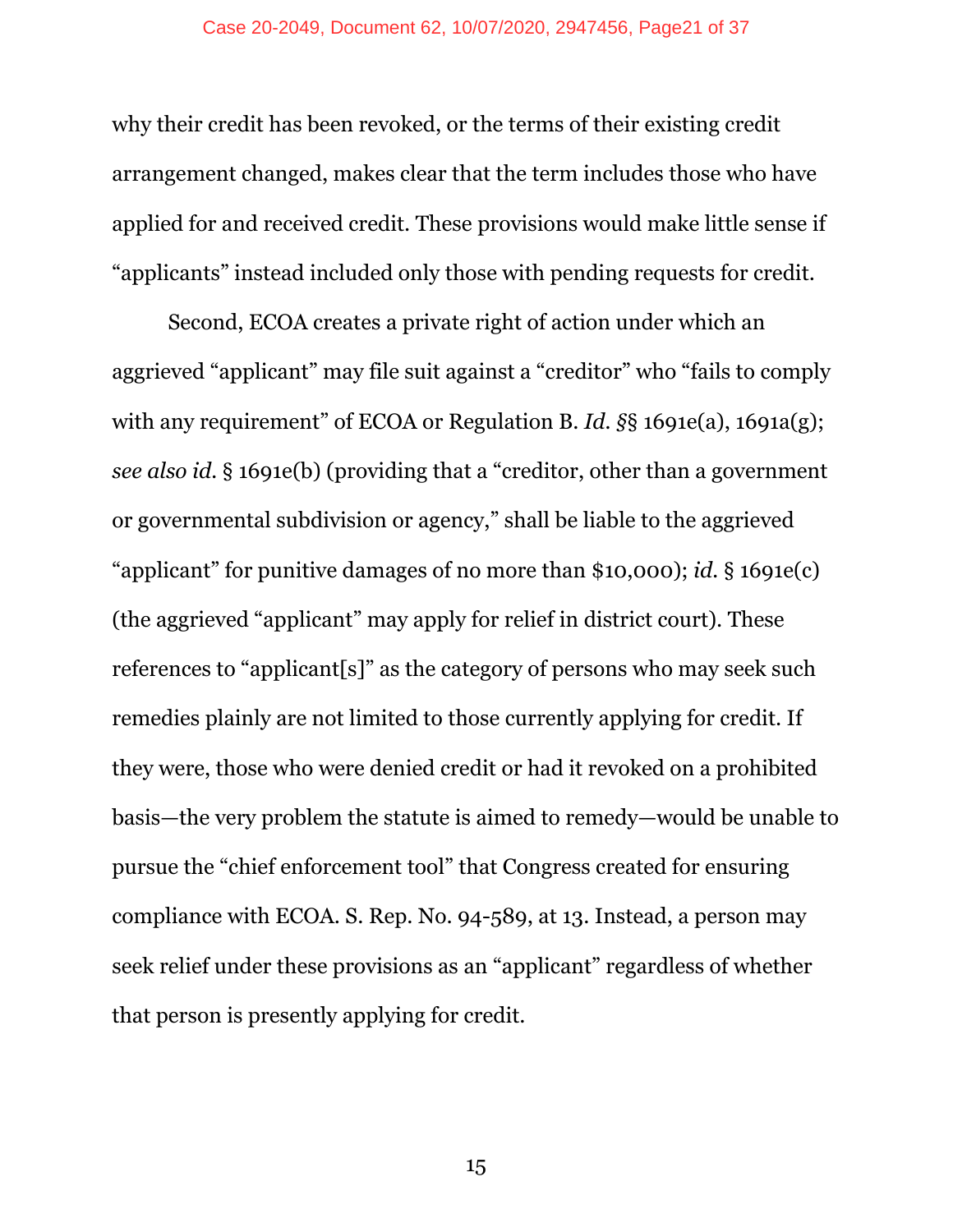Third, ECOA is explicit that its core prohibition on discrimination applies "to any aspect of a credit transaction"—i.e., not merely to the initial application process. 15 U.S.C. § 1691(a). As courts have recognized, reading "applicant" to refer only to those with pending credit applications would ignore the terms of this broad prohibition and "improperly narrow[] the scope of the ECOA." *See Kinnell v. Convenient Loan Co.*, 77 F.3d 492 (10th Cir. 1996) (unpublished) (rejecting this interpretation and noting that it would exclude from ECOA's reach "any sua sponte action on the part of the creditor, such as accelerating the terms of a note and effectively discontinuing the extension of credit"); *Powell v. Pentagon Fed. Credit Union*, No. 10-cv-785, 2010 WL 3732195, at \*4 (N.D. Ill. Sept. 17, 2010) (rejecting that "narrow[]" interpretation, which "would preclude a plaintiff with an existing account from bringing a claim for the discriminatory revocation of that account.").

Under the district court's interpretation, ECOA would apply not "to any aspect" of a credit transaction, 15 U.S.C. § 1691(a), but instead only to the process of requesting credit. This would dramatically curtail the reach of the statute, in contravention of its plain text and with far-reaching consequences. On this view, a creditor would not violate ECOA by, for example, lowering existing credit limits based on account holders' religion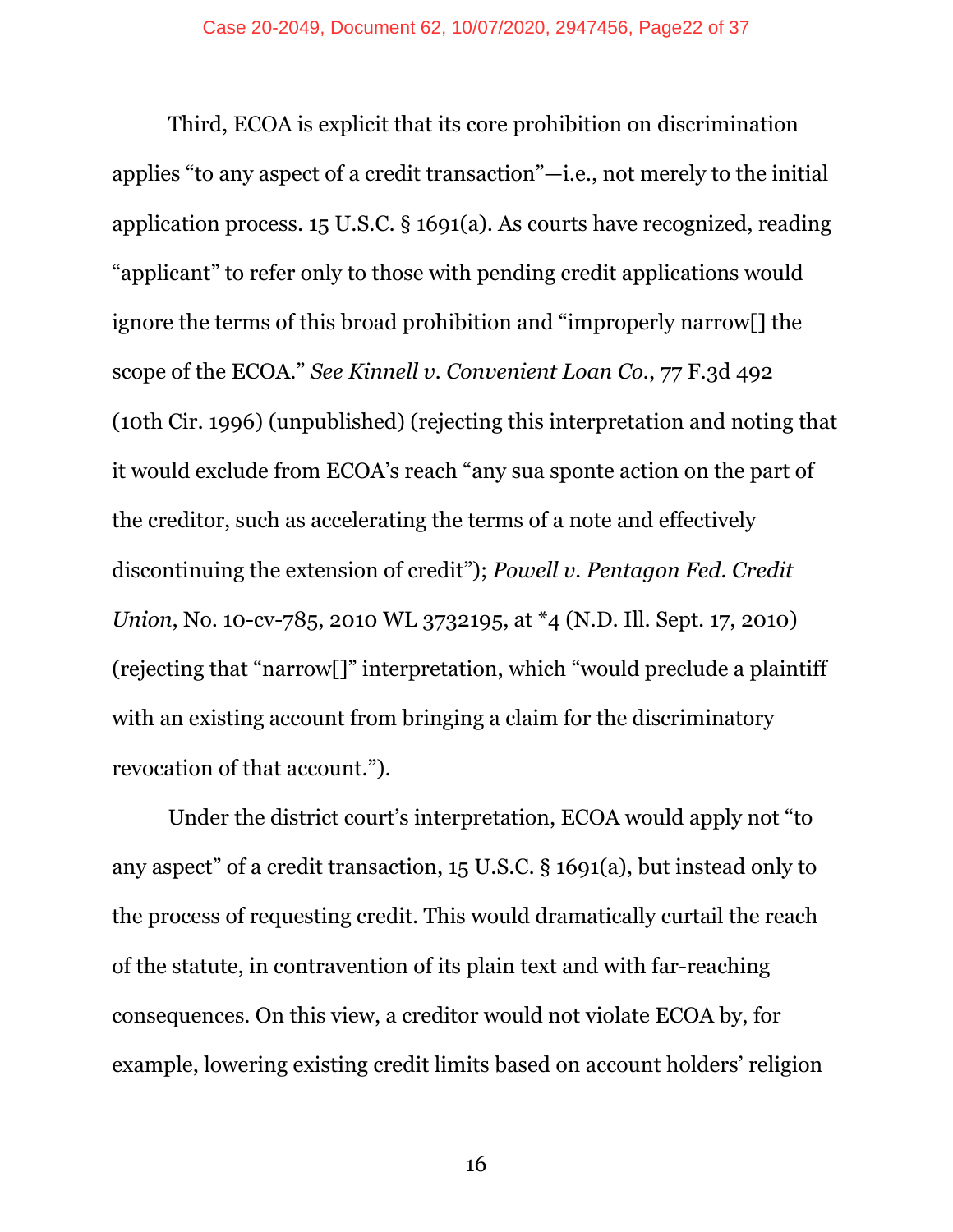or denying mortgage modification applications because the borrower received public assistance income. A creditor could require that women with existing lines of credit must reapply for that credit upon getting married. *But see* S. Rep. No. 93-278, at 17 (citing this very scenario as an example of the discrimination ECOA prohibits). ECOA has long been understood to bar such conduct with respect to existing borrowers.3

Even where ECOA did still apply under the district court's reading i.e., during the application process itself—that reading would undermine the law's protections by opening obvious paths to evasion. A creditor that wished to deny credit applications on a prohibited basis, or to offer credit on less advantageous terms to certain borrowers, could in many instances achieve the same result by simply extending credit on the terms requested

 $\overline{a}$ 

<sup>3</sup> *See, e.g.*, Interagency Fair Lending Examination Procedures *ii*  (Aug. 2009) (exam manual issued by five financial regulatory agencies noting that ECOA bars "treat[ing] a borrower differently in servicing a loan or invoking default remedies" or "us[ing] different standards for pooling or packaging a loan in the secondary market"), *available at*  www.ffiec.gov/PDF/fairlend.pdf; Policy Statement on Discrimination in Lending, 59 Fed. Reg. 18,266, 18,268 (Apr. 15, 1994) (statement by nine agencies reflecting same understanding of ECOA); *Revision of the Board's Equal Credit Regulation: An Overview*, 71 Fed. Res. Bull. 913, 914, 1985 WL 68736, at \*2 (1985) ("[B]ecause the [A]ct applies to all aspects of a credit transaction, the ECOA affects not only the application stage but also … credit reporting, and collection procedures.").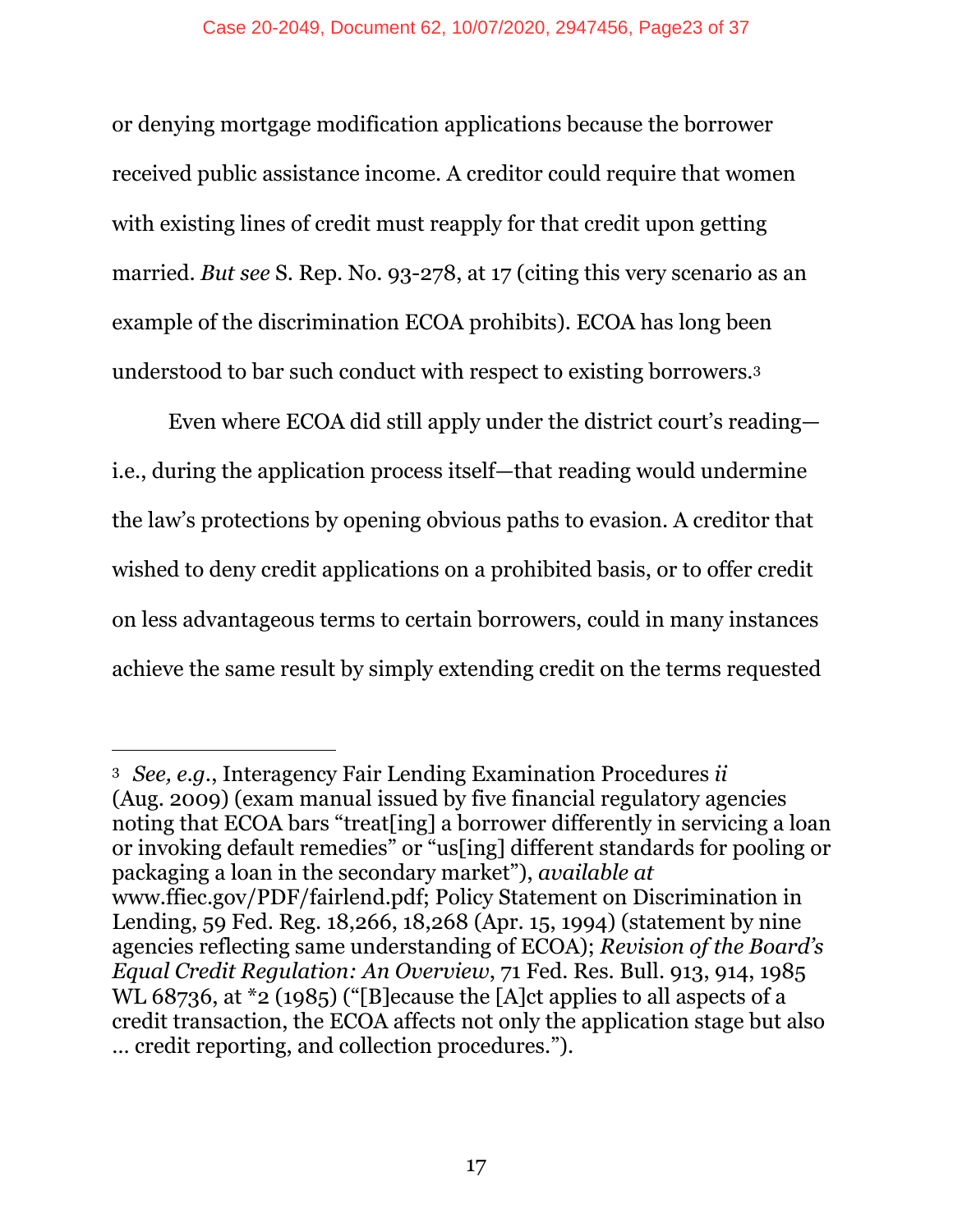and then later revoking or changing the terms of the credit arrangement on a prohibited basis. By such or similar means a creditor could avoid ever having to explain the reasons for an adverse action.<sup>4</sup>

The district court's flawed interpretation of ECOA would, therefore, introduce a loophole big enough to threaten to swallow whole the notice requirement and the statute's central prohibition on credit discrimination. *Cf. Tyson v. Sterling Rental, Inc.*, 836 F.3d 571, 580 (6th Cir. 2016) (rejecting interpretation of ECOA that would make the Act so easy to evade as to render it "a paper tiger"); *Treadway v. Gateway Chevrolet Oldsmobile Inc.*, 362 F.3d 971, 977 (7th Cir. 2004) (rejecting interpretation of ECOA that "would run contrary to the purpose of the [adverse-action] notice requirement"). The better reading of the ECOA—the reading consistent with its text, structure, and purpose—is that it protects those seeking credit even after they receive (or are denied) an extension of credit.

-

<sup>4</sup> Whether such maneuvers would actually be profitable would depend on the circumstances—for example, in what manner the creditor modified the terms of the credit arrangement. But even where they are not profitable, that alone is no guarantee they would not occur. *See generally* S. Rep. No. 94-589, at 3 ("The Committee readily acknowledges that irrational discrimination is not in the creditor's own best interests because it means he is losing a potentially valuable and creditworthy customer. But, despite this logical truth, the hearing record is replete with examples of [such discrimination].").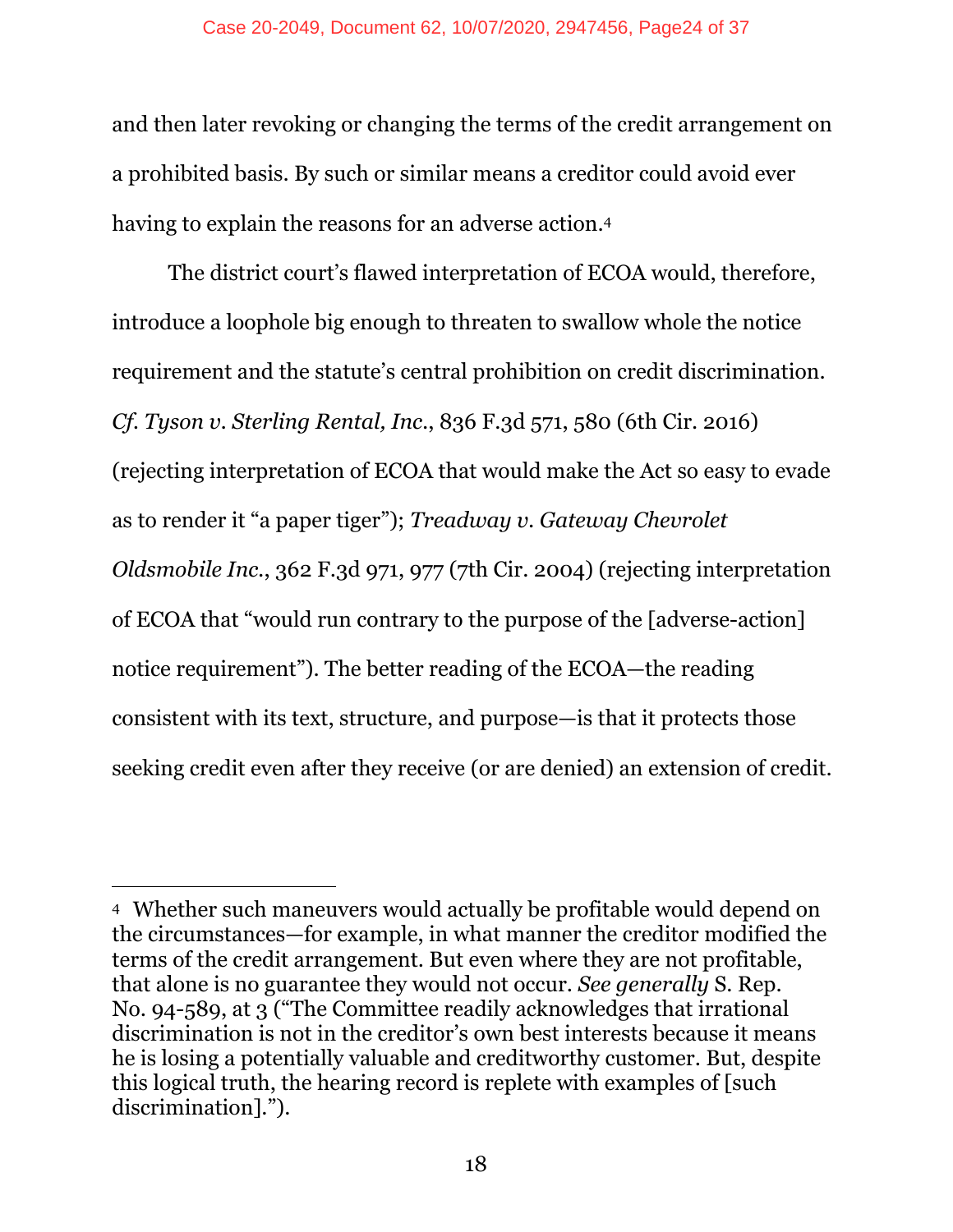**2.** Congress's history of amending the statute strongly supports this reading. As discussed below, the Federal Reserve Board first issued Regulation B in 1975, shortly before ECOA took effect. This first iteration of Regulation B defined applicant to include "any person to whom credit is or has been extended." 12 C.F.R. § 202.3(c) (1976). If Congress thought this definition an unreasonable departure from the statute it had just passed, one might expect Congress to have given some sign of that when it amended and expanded ECOA the following year. (The drafters of those amendments were certainly aware of the new Regulation B, and cited other parts of the rule in explaining their bill. *See* S. Rep. No. 94-589, at 2.)

But the 1976 amendments said nothing to limit the definition of "applicant" the Board had adopted just months before. And in fact, the statutory amendments included new provisions—such as the requirement that "applicants" be entitled to a statement of reasons when their credit is revoked or modified—that make sense only if "applicant" is understood to include existing borrowers, as stated in Regulation B.

Nor has Congress ever amended the definition of "applicant" or otherwise expressed disapproval for the understanding of that term in Regulation B, despite revising the statute a number of additional times over the following decades. *See* FDIC Improvement Act of 1991, Pub. L. No. 102-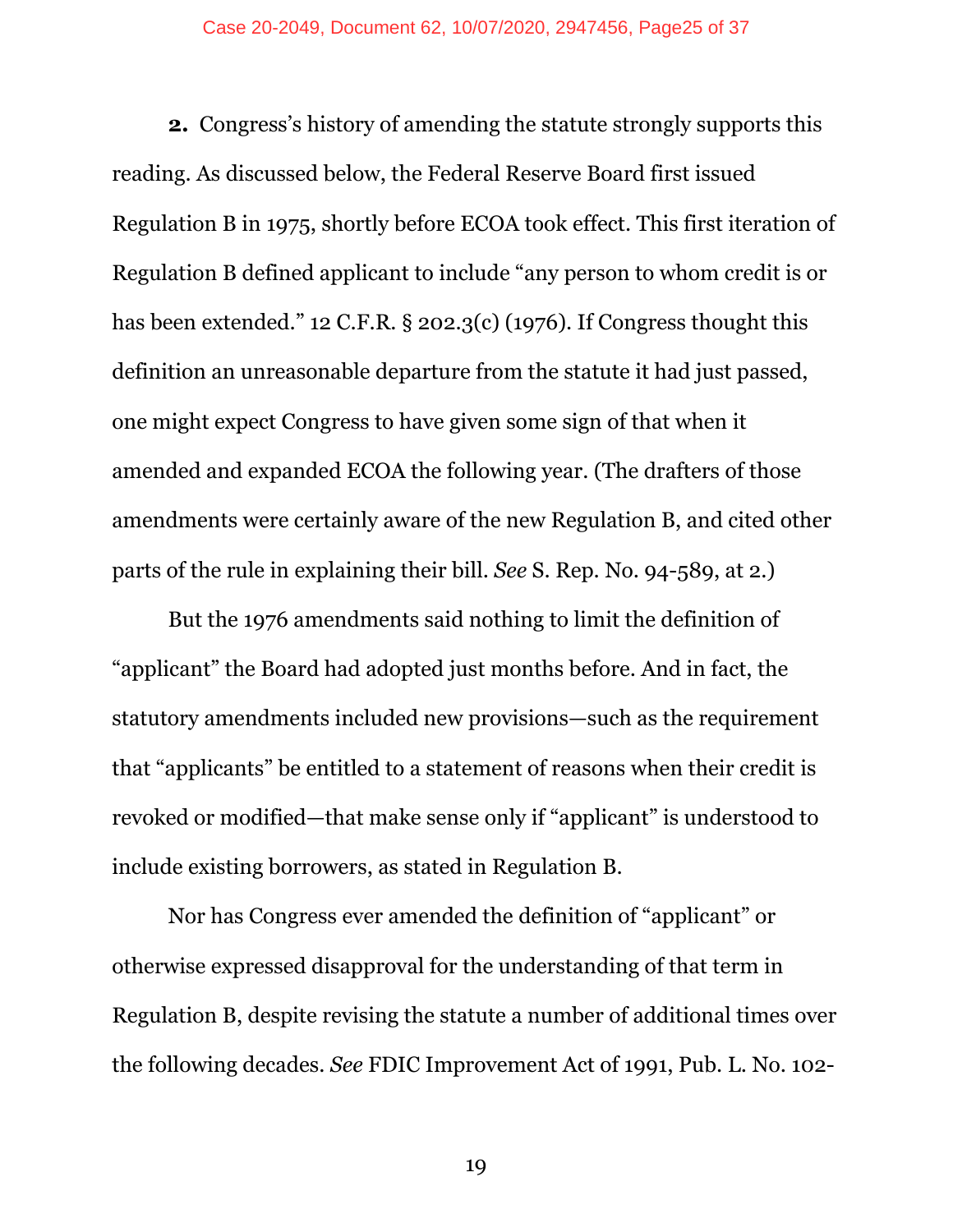242, § 223, 105 Stat. 2306-07; Dodd-Frank Act, Pub. L. No. 111-203, §§ 1071, 1474, 124 Stat. 2056-57, 2199-2200.

"[W]hen," as here, "Congress revisits a statute giving rise to a longstanding administrative interpretation without pertinent change, the 'congressional failure to revise or repeal the agency's interpretation is persuasive evidence that the interpretation is the one intended by Congress.'" *CFTC v. Schor*, 478 U.S. 833, 846 (1986) (quoting *NLRB v. Bell Aerospace Co*., 416 U.S. 267, 274-75 (1974)). As described above, that maxim applies with particular force here: The first time Congress revisited the statute after the Board's rulemaking defined "applicant" to include existing borrowers, it enacted new provisions that implicitly approved the Board's interpretation by extending protections to applicants for adverse actions that can be taken only with respect to existing borrowers.

#### **B. Regulation B Removes Any Doubt on This Point**

If there were any uncertainty about ECOA's protections for existing borrowers, it is dispelled by Regulation B, which for nearly half a century i.e., the entire time ECOA has been in effect—has expressly provided that the term "applicant" includes those who have received credit from a creditor. That definition, and the many other provisions of Regulation B that are based on that understanding of the term, represent a reasonable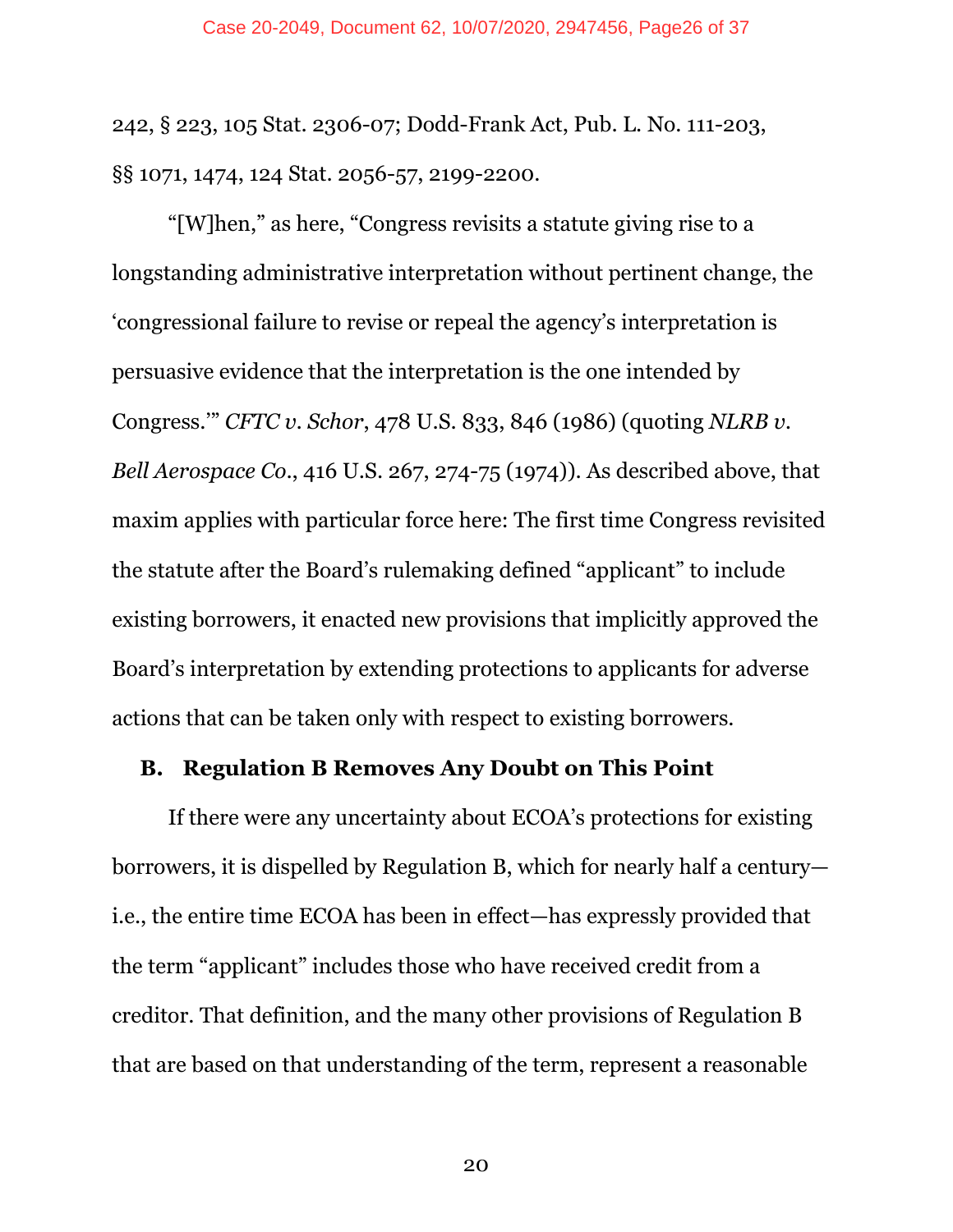and consistent exercise of the Board's and the Bureau's authority under ECOA to issues rules to carry out the statute's purpose, including by resolving this ambiguity in the statute, and to prevent evasion. These provisions are therefore entitled to substantial deference.

#### **1. Regulation B expressly defines "applicant" to include those who have received credit.**

In enacting ECOA, Congress tasked first the Board and now the Bureau to "prescribe regulations to carry out the purposes of [the Act]." 15 U.S.C. § 1691b(a). Like the statute it implements, Regulation B prohibits creditors from discriminating on a prohibited basis against "an applicant," 12 C.F.R. § 1002.4(a), and requires creditors to provide a statement of reasons to "an applicant" for any adverse action, *id.* § 1002.9(a)-(b).

As first promulgated by the Board in 1975, Regulation B defined "applicant" to include "any person who applies to a creditor directly for an extension, renewal or continuation of credit" as well as, "any person to whom credit is or has been extended." 40 Fed. Reg. at 49,306. Since the Board amended that definition in 1977, it has included "any person who requests *or who has received* an extension of credit from a creditor." 12 C.F.R. § 1002.2(e) (emphasis added); 42 Fed. Reg. 1252 (Jan. 6, 1977). Thus, at all times, Regulation B has made clear that the term "applicant" is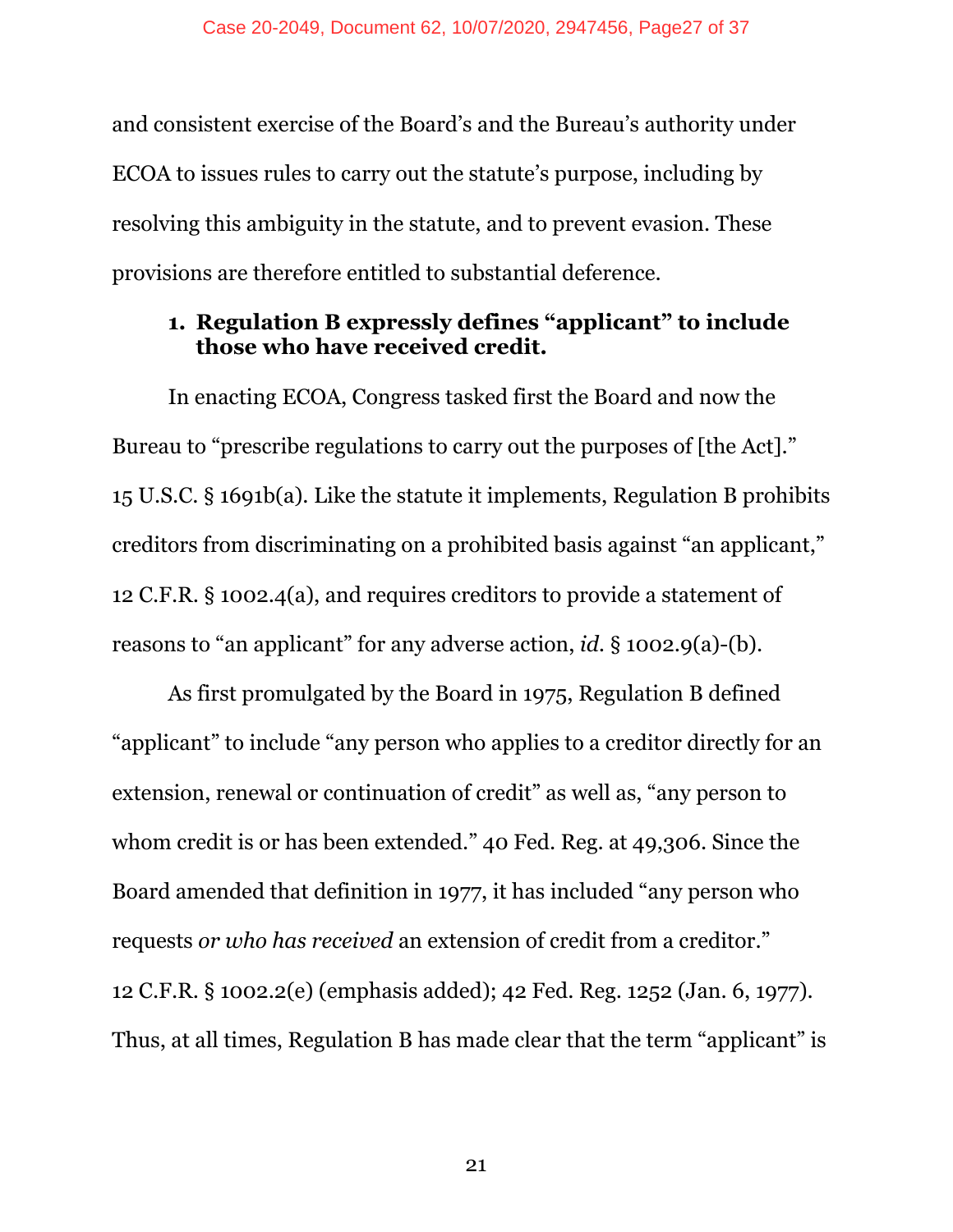#### Case 20-2049, Document 62, 10/07/2020, 2947456, Page28 of 37

not limited to those persons who are in the process of applying for credit for purposes of ECOA's protections.

Many other parts of the rule reflect and incorporate this understanding of the term. *See, e.g.*, 12 C.F.R. § 1002.2(m) (defining "credit transaction" to mean "every aspect of an applicant's dealings with a creditor regarding an application for credit *or an existing extension of credit*" (emphasis added)); *id.* § 1002.9(a)(1)(iii) (lender shall notify "an applicant" within 30 days of "taking adverse action on an existing account").

There is thus no question that under Regulation B, a person, such as TeWinkle, who has applied for and received an extension of credit is an "applicant" to whom the adverse-action notice requirements (as well as the prohibition on credit discrimination) apply.5 It is equally clear that TeWinkle can rely on this regulatory definition in pursuing his private right of action. That right of action allows applicants to hold liable a creditor "who fails to comply with any requirement imposed under [ECOA]" *or*  Regulation B. 15 U.S.C. §§ 1691e(a), 1691a(g); *see also RL BB Acquisition, LLC v. Bridgemill Commons Dev. Grp., LLC*, 754 F.3d 380, 386 (6th Cir.

-

<sup>5</sup> Capital One appears never to have argued that TeWinkle did not qualify as an "applicant" under the definition in Regulation B, nor could it.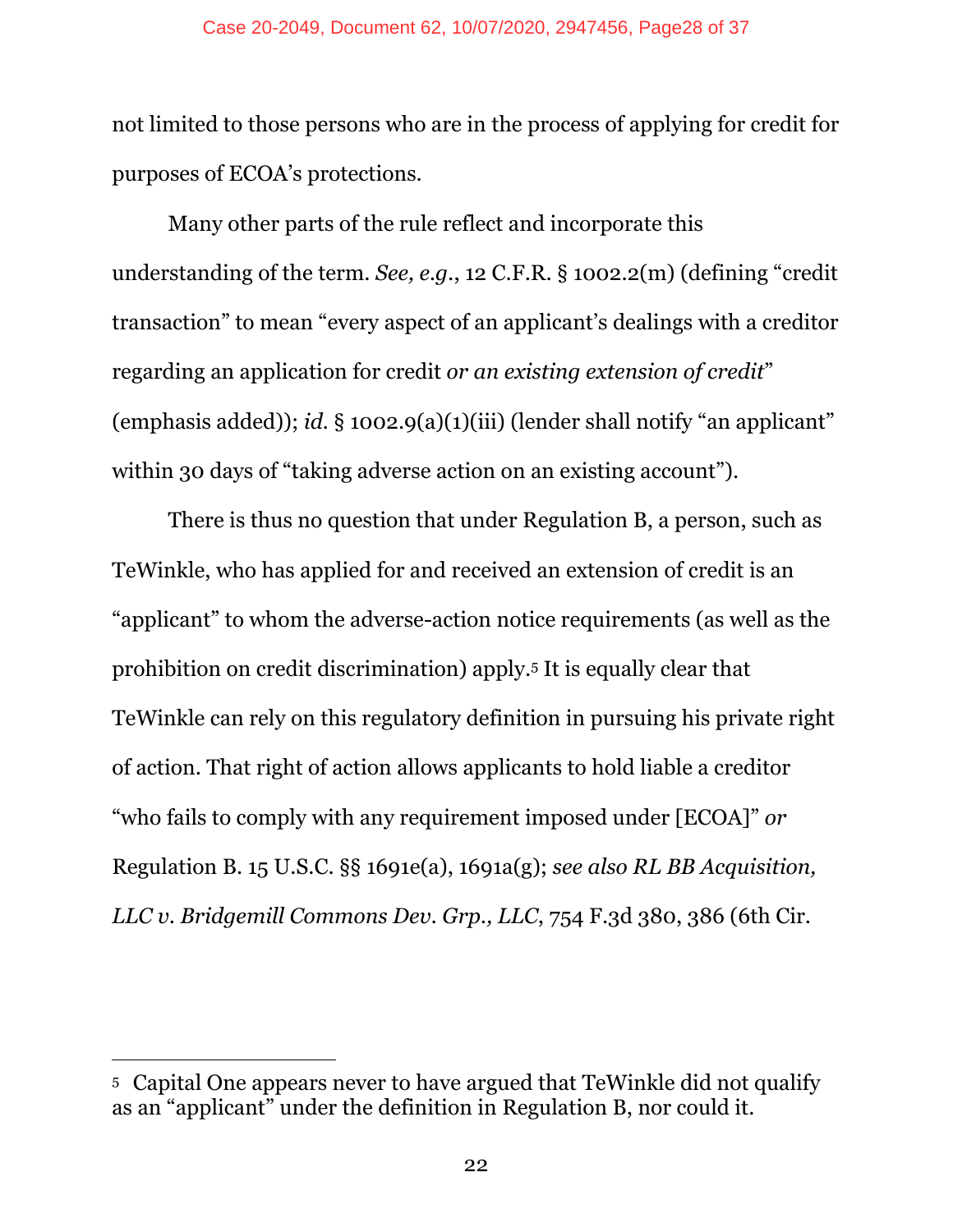2014) ("A creditor who violates Regulation B necessarily violates ECOA itself." (citing 15 U.S.C. § 1691a(g)).

#### **2. Regulation B is a reasonable implementation of ECOA and as such is entitled to deference.**

Regulation B's definition of "applicant" to include those "who ha[ve] received an extension of credit," 12 C.F.R. § 1002.2(e), is a reasonable exercise of the Bureau's authority to issue rules "to carry out the purposes" of ECOA, including by resolving ambiguities in the statute, and "to prevent circumvention or evasion." 15 U.S.C. § 1691b(a). It is therefore entitled to substantial deference under *Chevron, USA, Inc. v. NRDC*, 467 U.S. 837 (1984). *See, e.g.*, *NRDC v. EPA*, 961 F.3d 160, 169-70 (2d Cir. 2020); *see also Ford Motor Credit Co. v. Milhollin*, 444 U.S. 555, 566-69 (1980) (emphasizing the "particular[]" deference owing to regulations the Board issued pursuant to its similar rulemaking authority under the Truth in Lending Act).

As described above, the best reading of ECOA's statutory language is that the term "applicant" includes those who have applied for and received credit. It was thus reasonable for the Board and now the Bureau to adopt through notice-and-comment rulemaking a definitional provision making explicit that understanding. Indeed, adopting the contrary interpretation would have led to the serious textual inconsistencies described above.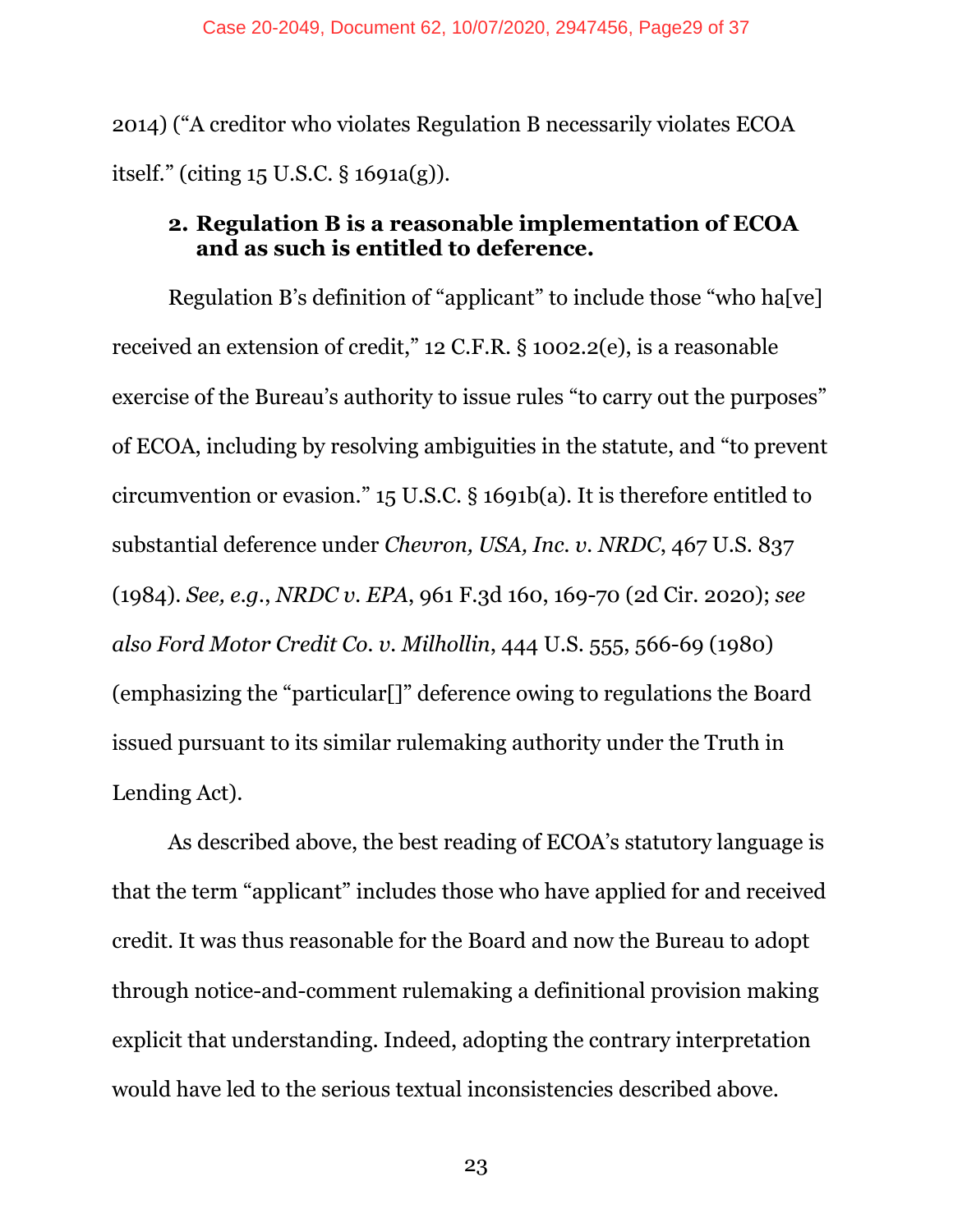#### Case 20-2049, Document 62, 10/07/2020, 2947456, Page30 of 37

Regulation B's definition avoids that disruption to the statutory text and, in the process, serves to "carry out" and "effectuate" the purposes of ECOA by making clear that its protections continue to apply after an applicant receives credit. 15 U.S.C. § 1691b(a).

And because a view that "applicant" is limited to those currently applying for credit would open a glaring loophole through which creditors could avoid ECOA's requirements, Regulation B's definition serves also "to prevent circumvention or evasion" by making clear that the law's protections apply also to existing borrowers. *Id.*

Finally, it is noteworthy that Regulation B's definition of applicant has remained unchanged in this respect since its promulgation by the Board in 1975. Courts often "accord particular deference to an agency interpretation of 'longstanding' duration." *Barnhart v. Walton*, 535 U.S. 212, 220 (2002) (citation omitted). Deference is especially appropriate in such circumstances because the regulatory provisions do not create any "unfair surprise to regulated parties." *Kisor v. Wilkie*, 139 S. Ct. 2400, 2418 (2019) (discussing the practice of deference in the context of ambiguous agency regulations) (quotation marks omitted).

In short, Regulation B's 45-year-old construction of the term "applicant" addresses ambiguity in the statutory scheme in a way that is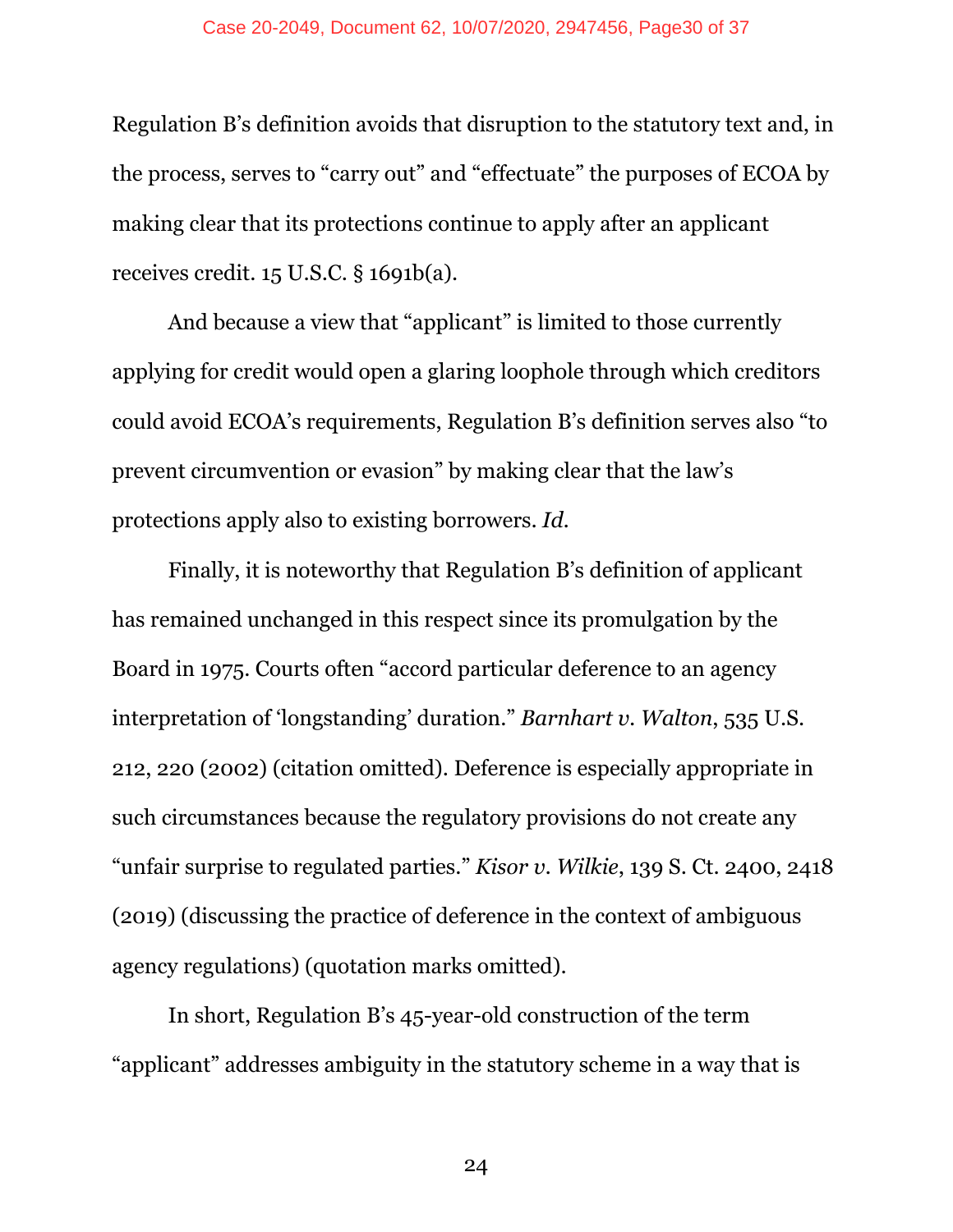entirely consistent with the text, structure, and purposes of ECOA and well within the scope of the Board's and the Bureau's rulemaking authority. Regulation B's definition is therefore entitled to substantial deference.

#### **C. The District Court Erred in Its Analysis of the Term "Applicant"**

The district court erred in concluding that TeWinkle did not plausibly allege that he is an "applicant" under ECOA and Regulation B.

**1.** The district court's reading of ECOA was mistaken for the reasons already explained. Rather than "looking to the statutory scheme as a whole and placing the particular provision within the context of that statute," *Epskamp*, 832 F.3d at 162, the district court examined the definition provision in isolation. It then read into that definition a limitation that does not appear in the text itself and that does not function sensibly alongside other provisions of ECOA.

This is equally true of the other district court decisions that have reached the same conclusion. *See Kalisz v. Bank of Am., N.A.*, No. 1:18-cv-00516, 2018 WL 4356768, at \*2-3 (E.D. Va. Sept. 11, 2018); *Stefanowicz v. SunTrust Mortg.*, No. 3:16-cv-00368, 2017 WL 1103183, at \*8 (M.D. Pa. Jan. 9, 2017) (pro se plaintiff), *report and recommendation adopted*, No. 3:16-cv-00368, 2017 WL 1079163 (M.D. Pa. Mar. 22, 2017), *aff'd on other grounds*, 765 F. App'x 766, 772 (3d Cir. 2019); *Gorham-DiMaggio v.*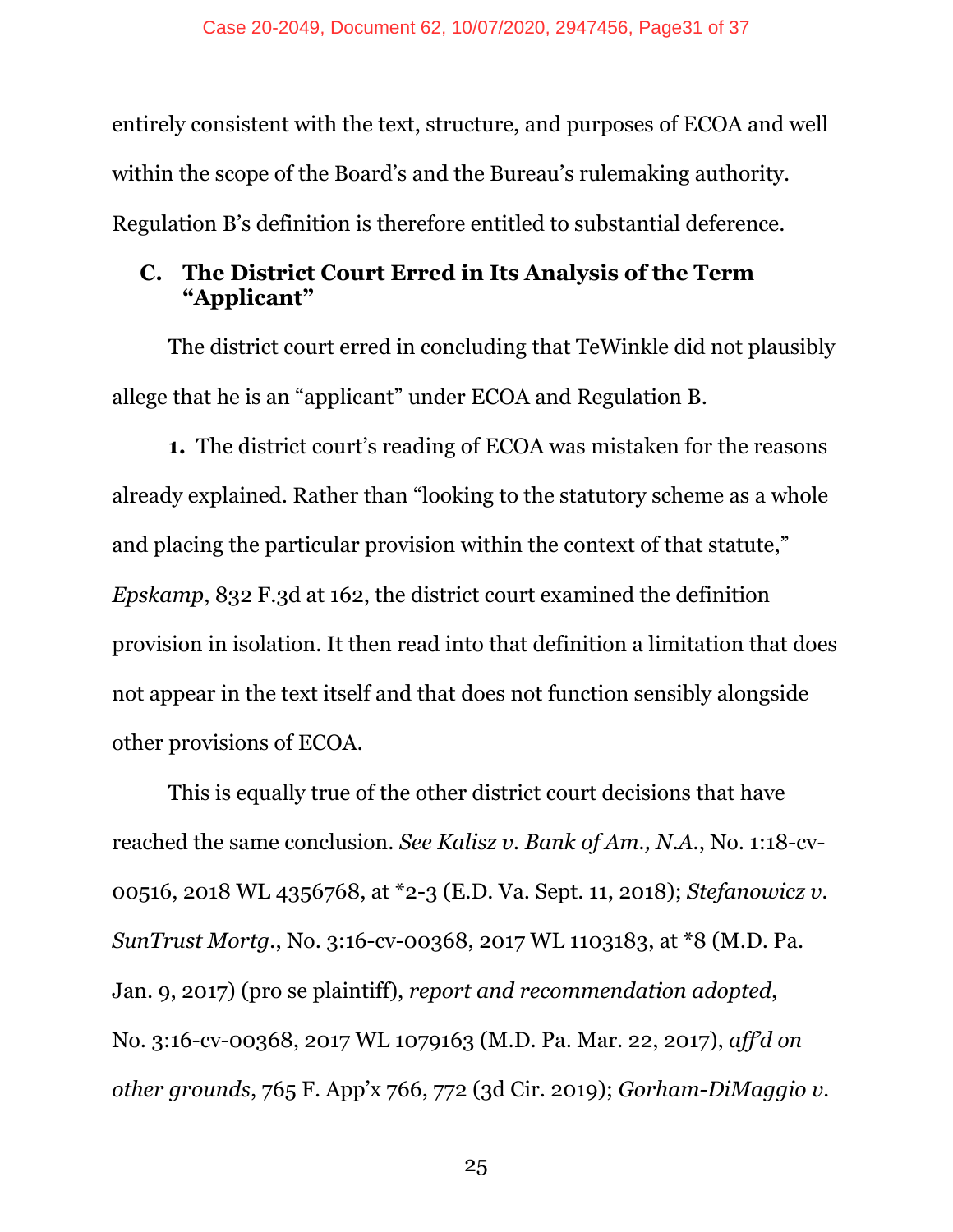*Countrywide Home Loans*, Inc., 592 F. Supp. 2d 283, 291 (N.D.N.Y. 2008), *aff'd on other grounds*, 421 F. App'x 97 (2d Cir. 2011). And no courts of appeals have endorsed these courts' narrow view of the term "applicant" upon review.6

None of these decisions addressed the definition's place in the larger statutory scheme. None discussed ECOA's definition of "adverse action," its private right of action available to "applicants," or its prohibition on discrimination in "any aspect" of a credit transaction. None grappled with the clear avenue of evasion that their interpretation of "applicant" would open up. And the only one to even acknowledge Regulation B dismissed it in much the same conclusory manner as the district court here. *Kalisz*, 2018 WL 4356768, at \*3. These cases therefore shed no additional light on the question presented here—beyond underscoring the need for this Court to make clear in this case the proper reading of "applicant."

The interpretation of the statute that Capital One offered in the district court is no more persuasive. Addressing the definition of "adverse action," Capital One claimed that its pinched reading of "applicant" could "be reconciled with" the definition of adverse action because "it is entirely

 $\overline{a}$ 

<sup>6</sup> In affirming the district court's decision in *Gorham-DiMaggio*, this Court made clear that it was not addressing whether the plaintiff was an "applicant" under ECOA. 421 F. App'x at 100 n.1.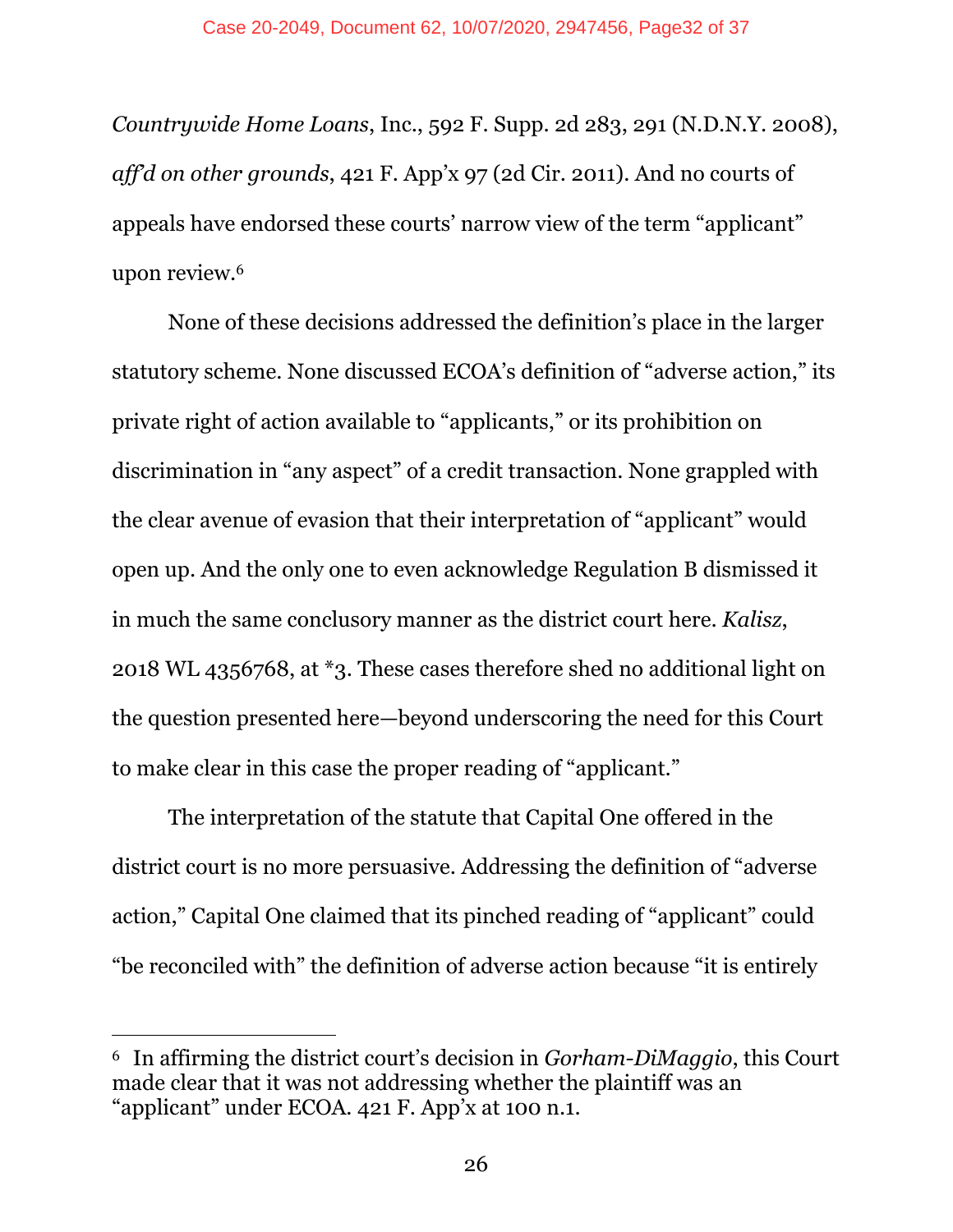possible for an applicant for new credit to experience a 'revocation of credit' or 'a change in terms of an existing credit arrangement.'" Opp'n to Pl.'s Objs. to R. & R. at 14-15 ("Opp'n") (ECF No. 24). As an example, Capital One describes a scenario in which a credit card holder applies to increase her credit limit and the creditor responds by cancelling the card outright or changing its terms. *Id.* at 14. Capital One suggests that Congress thought it important for a borrower in this situation to receive an adverse-action notice about the revocation (she would already be entitled to one for the denial of a higher credit limit), but *not* a borrower whose card is cancelled without her having sought a higher credit limit.

This interpretation is strained, at best. As a drafting matter, it would have been odd for Congress to target the relatively uncommon situation Capital One describes by defining "adverse action" in terms as broad as "a denial or revocation of credit" and "a change in the terms of an existing credit arrangement." 15 U.S.C. § 1691(d)(6). Nor has Capital One explained why Congress would have sought to so narrowly circumscribe the reach of the notice requirement—particularly since the threat of credit discrimination is at least as present for the borrower whose card is cancelled without any action on her part. *See Powell v. Pentagon Fed.*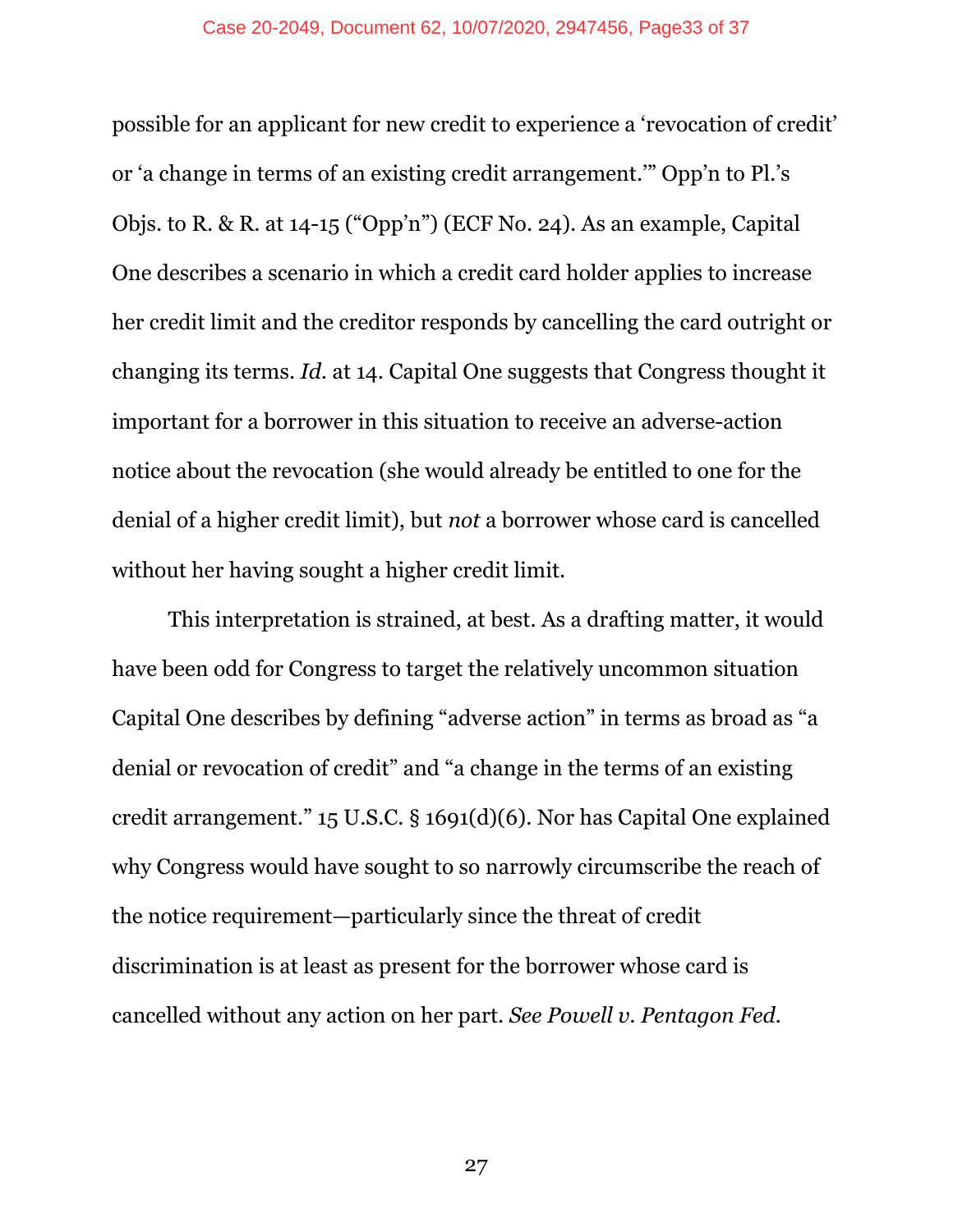*Credit Union,* No. 10-cv-785, 2010 WL 3732195, at \*4 n.2 (N.D. Ill. Sept. 17, 2010) (rejecting the same argument for much the same reason).

Capital One also pointed to a number of places that ECOA uses "applicant" in conjunction with the term "application." *See, e.g*., 15 U.S.C. § 1691(d)(1) (within 30 days of receiving a "completed application for credit," creditors must notify the "applicant" of its decision on the application) (cited in Opp'n at 13-14). This hardly indicates that the category of applicants is confined to those with currently pending credit applications. If anything, the fact that certain provisions in ECOA specify that they concern applicants who are in the midst of applying for credit tends to suggest that the term "applicant" is not automatically so limited.

Along similar lines, Capital One pointed to 15 U.S.C. § 1691(d)(5), which allows creditors "who did not act on more than one hundred and fifty applications during the calendar year preceding" to provide verbal, rather than written, notices. *See* Opp'n at 14. But this provision was plainly meant to identify, and to modify the regulatory burden on, smaller creditors. It was reasonable that Congress would choose to do so by reference to the number of applications the creditor receives each year, rather than the number of current borrowers the creditor serves. That choice does not dictate the meaning of "applicant."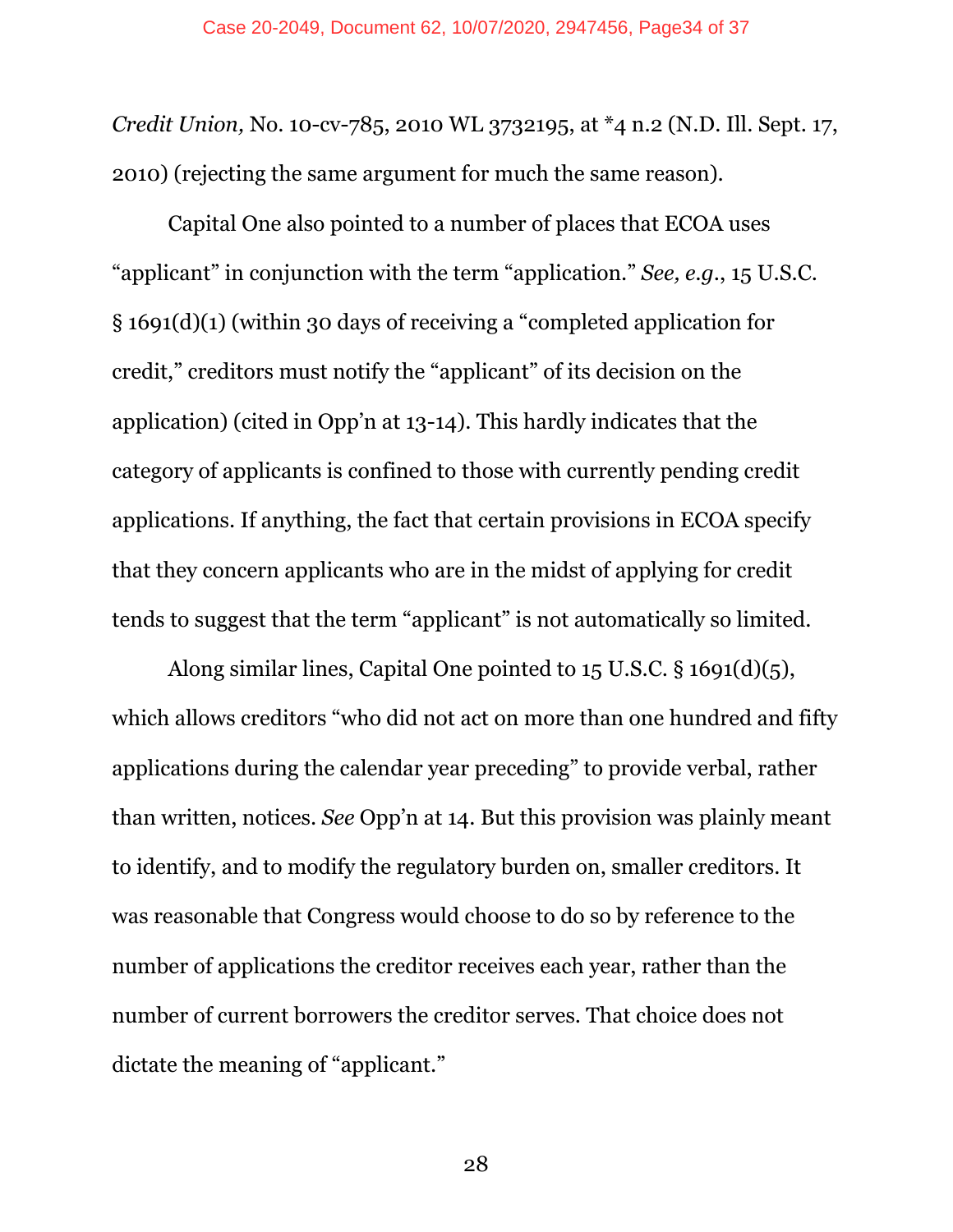Finally, Capital One noted that ECOA's definition refers not only to those who request an extension of credit, but also to those seeking a "renewal" or "continuation" of credit. 15 U.S.C. § 1691a(b). Thus, Capital One argues, Congress meant to exclude borrowers who had not requested to renew or continue their existing credit arrangements. *See* Opp'n at 9. To the contrary, the provision's sweeping language—covering any person who applies for "an extension, renewal, or continuation of credit"—evinces an intent to *include*, not exclude. Given the statutory context, this provision is best understood as "Congress employ[ing] a belt and suspenders approach" to ensure that the definition is read to apply broadly. *See Atlantic Richfield Co. v. Christian*, 140 S. Ct. 1335, 1350 n.5 (2020).

**2.** It also was error for the district court to dismiss Regulation B's definition of "applicant." JA31. That definition represents a reasonable means of implementing ECOA by resolving ambiguity in the statute, as well as preventing evasion. As such, it is entitled to substantial deference. *See, e.g.*, *NRDC*, 961 F.3d at 169-70; *Treadway v. Gateway Chevrolet Oldsmobile Inc*., 362 F.3d 971, 976 n.3 (7th Cir. 2004) (provisions of Regulation B entitled to deference under *Chevron*).

Moreover, ECOA by its own terms provides that its private right of action extends to violations of Regulation B, 15 U.S.C. §§ 1691e(a), 1691a(g),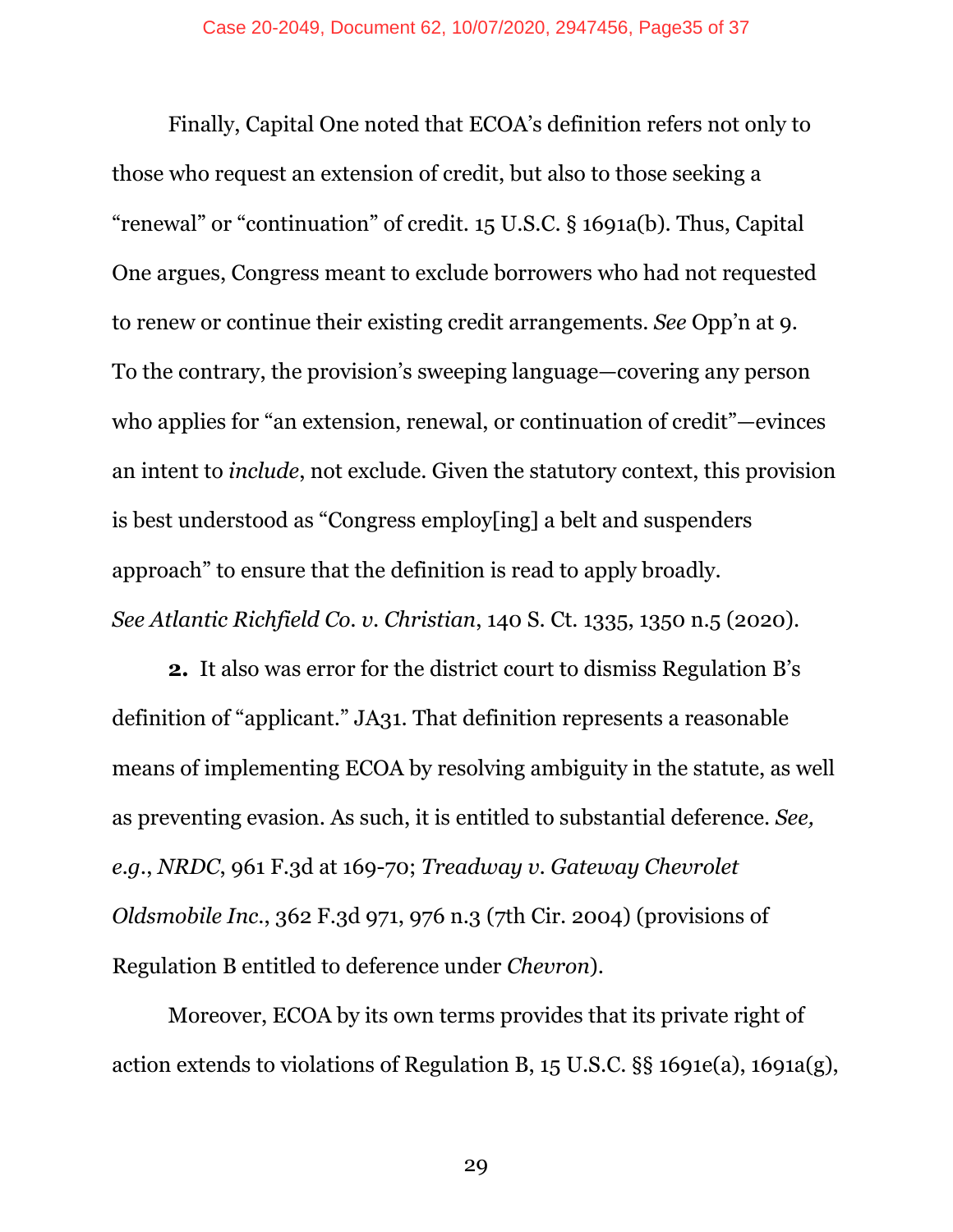and Regulation B states that the "applicants" to which it applies, including those who have received credit, are entitled to an adverse-action notice, 12 C.F.R.  $\S$ § 1002.9(a)-(b), 1002.2(e). The district court should have applied the longstanding regulatory construction of the term "applicant."

#### **CONCLUSION**

The Court should reverse the district court's holding that TeWinkle was not an "applicant" entitled to a statement of reasons for the adverse action on his line of credit.

October 7, 2020 Respectfully submitted,

Alden F. Abbott *General Counsel* Joel Marcus *Deputy General Counsel* Mark S. Hegedus Bradley Dax Grossman *Attorneys* Federal Trade Commission 600 Pennsylvania Avenue NW Washington, DC 20580 (202) 326-2994 bgrossman@ftc.gov

/s/ *Kevin E. Friedl* Mary McLeod *General Counsel*  John R. Coleman *Deputy General Counsel*  Steven Y. Bressler *Assistant General Counsel*  Kevin E. Friedl *Senior Counsel*  Consumer Financial Protection Bureau 1700 G Street NW Washington, DC 20552 (202) 435-9268 kevin.friedl@cfpb.gov